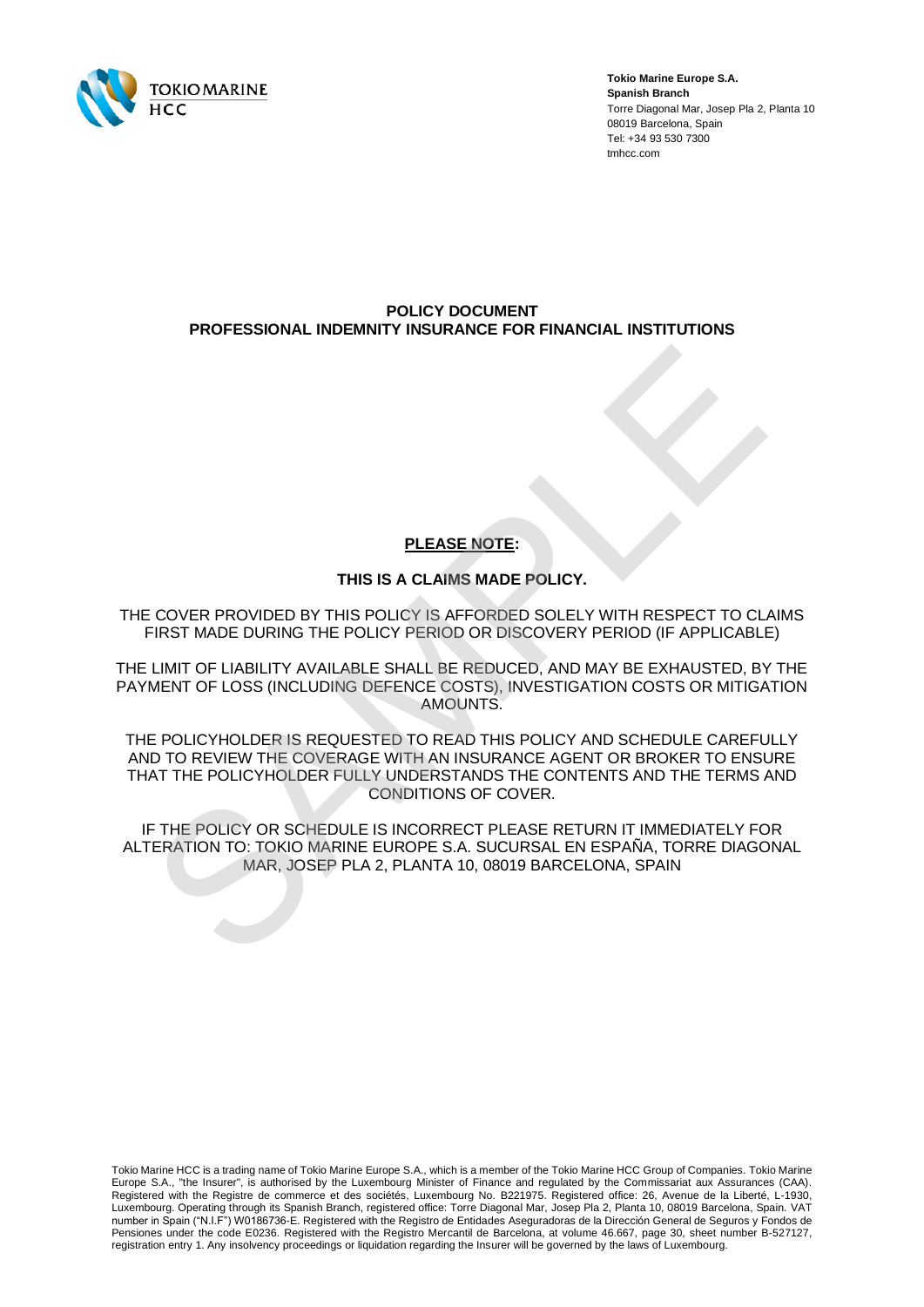

## **INDEX**

| <b>ITEM</b> |  | <b>Pages</b> |  |
|-------------|--|--------------|--|
|             |  |              |  |
|             |  |              |  |
|             |  |              |  |
|             |  |              |  |
|             |  |              |  |
|             |  |              |  |
|             |  |              |  |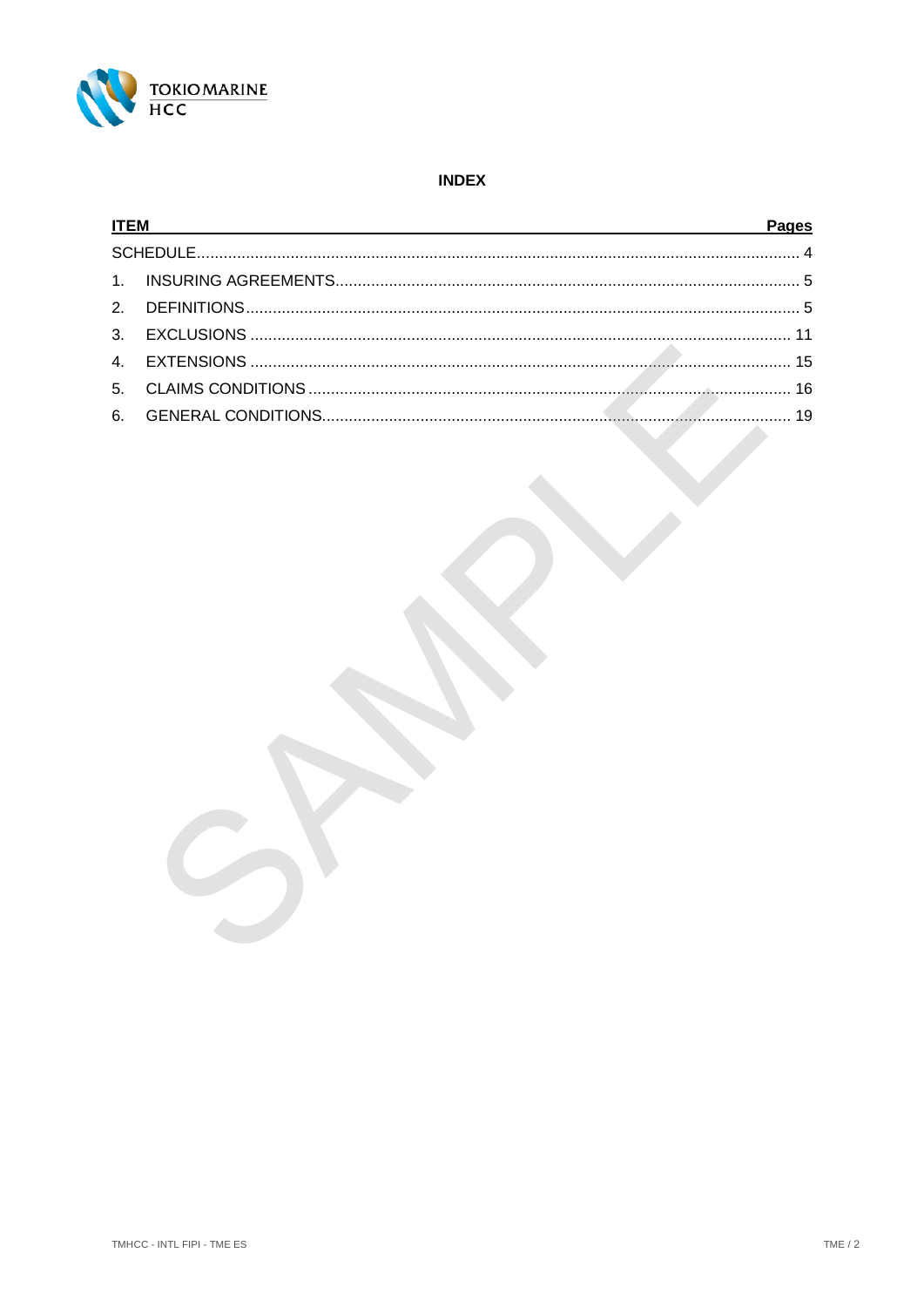

## **SCHEDULE**

POLICY NUMBER:

- <span id="page-2-0"></span>ITEM 1. POLICYHOLDER:
	- (a) Name:
	- (b) Principal Address:

<span id="page-2-8"></span><span id="page-2-7"></span><span id="page-2-5"></span>ITEM 2. POLICY PERIOD:

- (a) Inception Date:
- (b) Expiration Date:

<span id="page-2-2"></span>ITEM 3. LIMIT OF LIABILITY:

## <span id="page-2-9"></span><span id="page-2-4"></span><span id="page-2-3"></span>ITEM 4. AGGREGATE SUB-LIMIT(S):

<span id="page-2-11"></span>

|    | (b)<br><b>Principal Address:</b>                                                      |                            |
|----|---------------------------------------------------------------------------------------|----------------------------|
| 2. | POLICY PERIOD:                                                                        |                            |
|    | Inception Date:<br>(a)                                                                |                            |
|    | (b) Expiration Date:                                                                  |                            |
|    | both days inclusive at local standard time at the Principal Address stated in ITEM 1. |                            |
| 3. | <b>LIMIT OF LIABILITY:</b>                                                            |                            |
|    | <b>EUR</b><br>in the aggregate, for all insurance covers combined                     |                            |
| 4. | AGGREGATE SUB-LIMIT(S):                                                               |                            |
|    | Definition $2(N)(ii)(b) -$<br>(a)<br><b>Civil Fines and Penalties</b>                 | Not applicable / EUR [.]   |
|    | Definition (O) - Mitigation Amounts<br>(b)                                            | Not applicable / EUR [.]   |
|    | Extension $(B)$ –<br>(c)<br><b>Emergency Mitigation Amounts:</b>                      | EUR $[\cdot]$              |
| 5. | <b>RETENTION:</b>                                                                     | EUR $[\cdot]$              |
| 6. | <b>PREMIUM:</b>                                                                       | EUR <a>[.]</a> PLUS 6% IPT |

<span id="page-2-6"></span>ITEM 5. RETENTION: EUR [•]

<span id="page-2-1"></span>ITEM 6. PREMIUM: EUR [•] PLUS 6% IPT

ITEM 7. INSURER: TOKIO MARINE EUROPE S.A.

<span id="page-2-10"></span>ITEM 8. REQUIRED NOTICES TO BE ADDRESSED TO:

TOKIO MARINE EUROPE S.A. SUCURSAL EN ESPAÑA Torre Diagonal Mar Josep Pla 2, Planta 10 08019 Barcelona, Spain Attention: **Claim**s Manager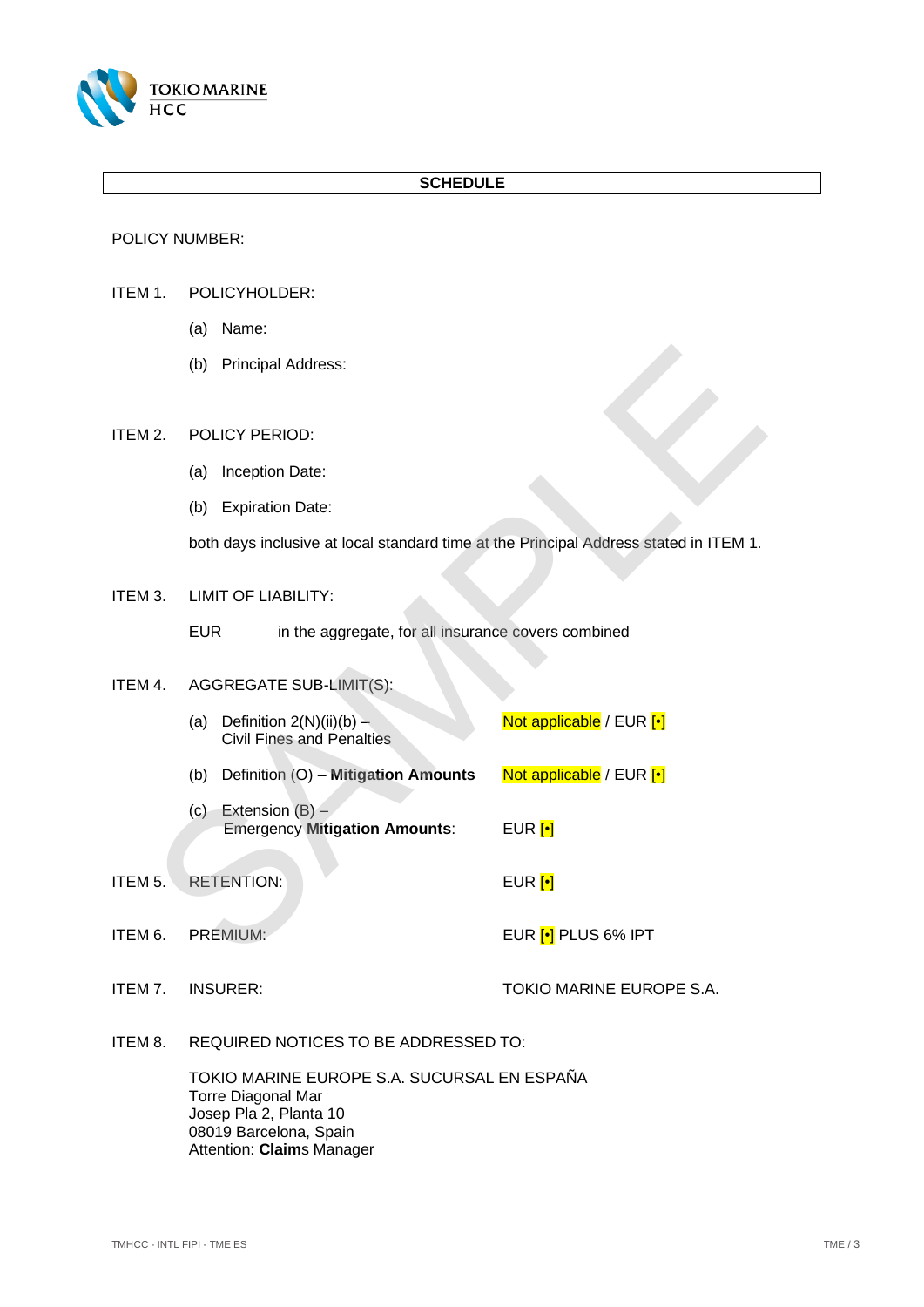

## <span id="page-3-4"></span><span id="page-3-3"></span>ITEM 9. APPLICABLE LAW AND EXCLUSIVE JURISDICTION:

- (a) Applicable Law:
- (b) Exclusive Jurisdiction:
- (c) Dispute Resolution:
	- (i) Allocation disputes: (**Claim**s Condition [5\(C\)\(ii\)\)](#page-17-0)
	- (ii) Other disputes: (General Condition 6(G))

#### <span id="page-3-2"></span>ITEM 10. RETROACTIVE DATE: NOT APPLICABLE / [●]

## <span id="page-3-0"></span>ITEM 11. DISCOVERY PERIOD:

## (a) **Automatic Discovery Period**:

- (i) Duration:  $\begin{bmatrix} \bullet \\ \bullet \end{bmatrix}$  days after the Expiration Date
- (ii) Additional Premium: NIL

<span id="page-3-1"></span>(b) **Optional Discovery Period**:

(i) Duration: **[•]** months after the Expiration Date

(ii) Additional Premium:  $\begin{bmatrix} \cdot \\ \cdot \end{bmatrix}$  % of the premium stated in ITEM 6 of the **SCHEDULE** 

## ITEM 12. ENDORSEMENTS ATTACHED AT ISSUANCE:

ENDORSEMENT NO. 1:

ENDORSEMENT NO. 2:

## INFORMATION FOR THE POLICYHOLDER REGARDING THE INSURER:

In accordance with Spanish Law, the **Insurer** is required to provide the **Policyholder** with the following information in written form before the conclusion of this Policy: (ii) Other disputes:<br>
(General Condition 6(G))<br>
10. RETROACTIVE DATE:<br>
(a) Automatic Discovery Period:<br>
(i) Duration:<br>
(ii) Additional Premium:<br>
(ii) Additional Premium:<br>
(ii) Additional Premium:<br>
(iii) Additional Premium

The risk is insured by TOKIO MARINE EUROPE S.A. having its registered office at 26, Avenue de la Liberté, L-1930, Luxembourg authorised by the Luxembourg Minister of Finance and regulated by the Commissariat aux Assurances (CAA), acting through its Spanish Branch with registered office at Torre Diagonal Mar, Josep Pla 2, Planta 10, 08019 Barcelona, Spain.

The **Policyholder** hereby confirms that it has received the foregoing information in written form before the conclusion of this Policy.

IN WITNESS WHEREOF, the **Insurer** has caused this Policy to be signed in the SCHEDULE by a duly authorised representative of the **Insurer**.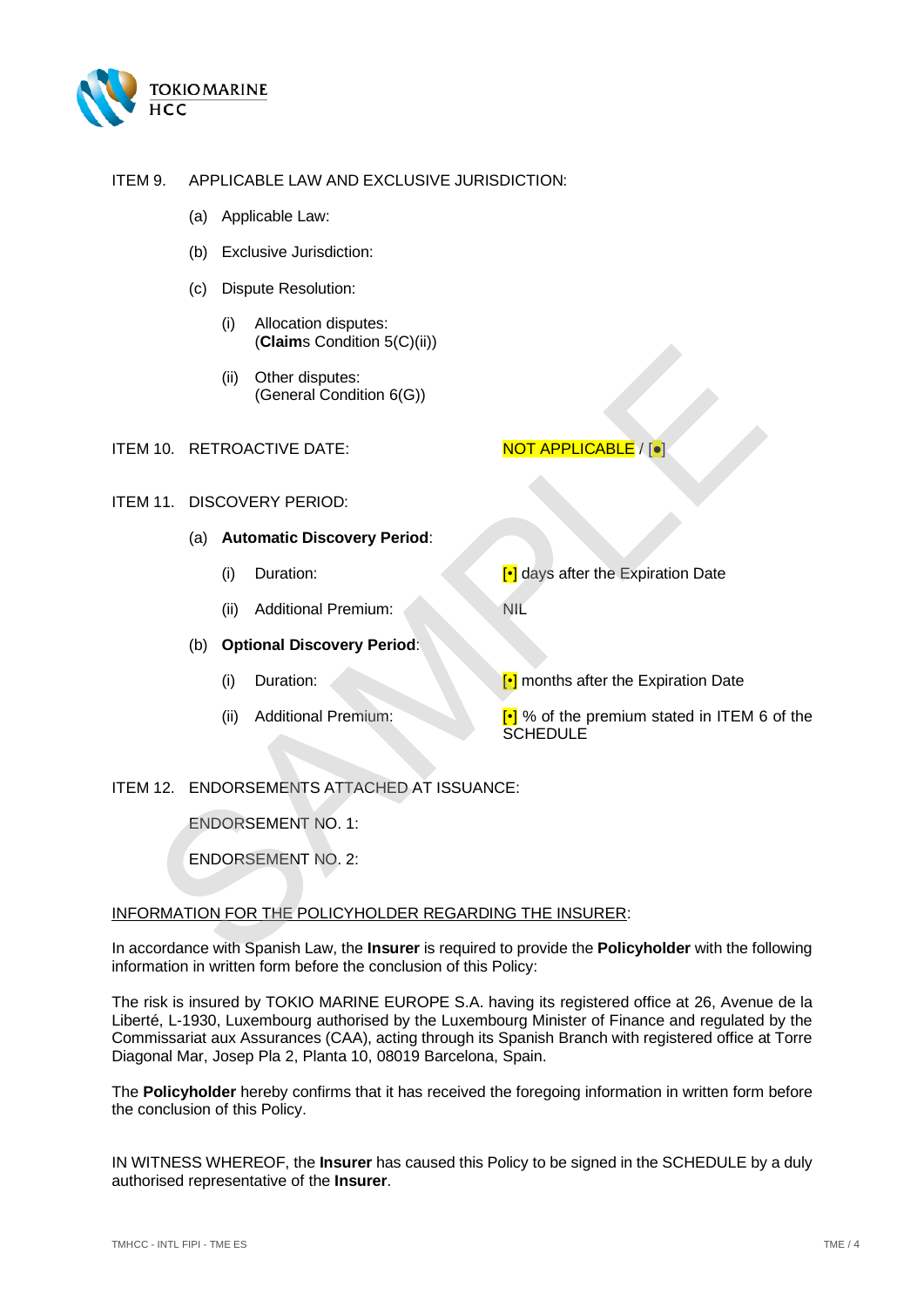

## **THIS IS A CLAIMS MADE POLICY. PLEASE READ IT CAREFULLY.**

In consideration of the payment of the premium or agreement to pay the premium, in reliance upon the representations and statements contained in the **Proposal**, which shall be deemed to be incorporated herein and to form part of this Policy, and subject to the terms, conditions, definitions and exclusions contained in this Policy and any endorsements attached thereto, the **Insurer** and the **Policyholder** agree as follows:

#### <span id="page-4-3"></span><span id="page-4-0"></span>1. INSURING AGREEMENTS

#### (A) CIVIL LIABILITY

The **Insurer** shall indemnify the **Insured** for **Loss** resulting from a **Claim** first made against such **Insured** during the **Policy Period** (or **Discovery Period**, if applicable).

<span id="page-4-2"></span>(B) INVESTIGATION COSTS

The **Insurer** shall indemnify the **Insured Person** for **Investigation Costs** resulting from an **Investigation** first commenced during the **Policy Period** (or **Discovery Period**, if applicable). (A) CIVIL LIABILITY<br>
The Insurer shall indemnify the Insured for Loss resulting from a Claim first<br>
against such Insured during the Policy Period (or Discovery Period, if applica<br>
(B) INVESTIGATION COSTS<br>
The Insurer shall

<span id="page-4-4"></span>(C) MITIGATION AMOUNTS

The **Insurer** shall indemnify the **Insured** for **Mitigation Amounts**.

#### <span id="page-4-1"></span>2. DEFINITIONS

In this Policy the following words in bold shall have the definitions that follow:

- (A) **Automatic Discovery Period** shall mean the period set out in ITEM 11(a) of the SCHEDULE.
- (B) **Change in Control** means:
	- $(i)$  the appointment of a receiver, administrator, or liquidator, or the equivalent in any jurisdiction, by or on behalf of the **Policyholder**; or
	- (ii) the **Policyholder** entering into any scheme of arrangement with its creditors; or
	- (iii) the **Policyholder** merging with or consolidating into any other company; or
	- (iv) any person or company other than a **Company** acting alone or in concert:
		- (a) acquiring ownership or control or assuming control pursuant to a written agreement with other shareholders of more than 50% of the voting rights in the **Policyholder** and/or more than 50% of the outstanding Securities representing the present right to vote for the election of the board of directors of the **Policyholder** and/or assuming the right to appoint or remove the majority of the board of directors of the **Policyholder**; or
		- (b) acquiring ownership of all or the majority of the assets of the **Policyholder**.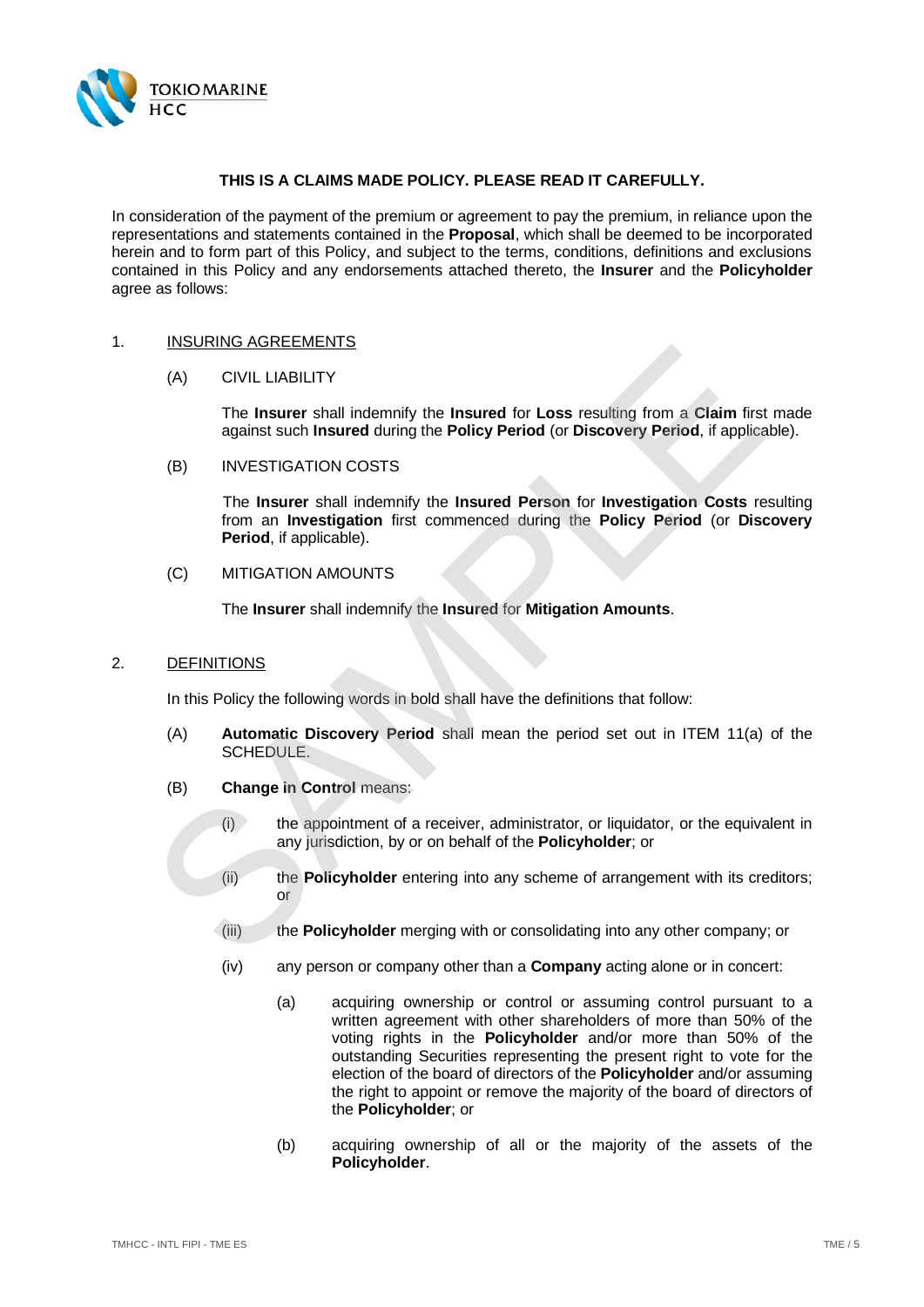

- (C) **Circumstance** means a fact, event, condition or matter which is likely to give rise to a **Claim**, deemed to be first identified at the time when the **Insured**'s Risk Manager, Head of Audit, Head of Legal or a member of the Board of Directors or the equivalent first becomes aware of such circumstance.
- (D) **Claim** means any:
	- (i) written demand for monetary or non-monetary relief; or
	- (ii) any civil (including arbitration and other alternative dispute resolution), criminal, regulatory or administrative proceeding;

against an **Insured** for a **Wrongful Act**, deemed to be made upon receipt by or service upon the **Insured**, whichever is earlier, or

(iii) solely for the purposes of INSURING AGREEMENT (B) any **Investigation**.

If two or more **Claim**s arise out of or are based upon or attributable to the same originating cause or source, they will be considered a single **Claim** and will be deemed first made at the time the earlier **Claim** was made.

- (E) **Company** means:
	- (i) the **Policyholder**; or
	- (ii) any **Subsidiary**.
- (F) **Defence Costs** means all reasonable legal and other professional fees, costs and expenses, incurred with the prior written consent of the **Insurer** (not to be unreasonably withheld or delayed), for which the **Insured** is legally liable to pay resulting from investigating, adjusting, settling, defending, appealing or otherwise participating in a **Claim**, including **Investigation Costs** and the reasonable premiums but not the collateral for any appeal bond, attachment bond or similar bond for any civil proceeding, but excluding any salaries, wages, benefits, overhead expenses or internal costs of any **Insured**. (ii)<br>
any wincluding anomal and or an experimentally estimate the production), correlated by or administrative proceeding:<br>
against an **Insured** for a **Wrongful Act**, deemed to be made upon receipt by or supon the **Insured** 
	- (G) **Discovery Period** means the applicable period set out either in ITEM 11(a) or [ITEM](#page-3-1)  11(b) of the SCHEDULE.
	- (H) **Insured** means:
		- (i) any **Company**; or
		- (ii) any **Insured Person**.
	- (I) **Insured Person** means any natural person who was, is, has been or during the **Policy Period** becomes:
		- (i) an employee (whether full time, part-time or temporary) under an express contract of employment with a **Company**; or
		- (ii) any director, officer, or partner of a **Company** but only while performing acts within the scope of the usual duties of an **Insured Person** as defined under [\(i\)](#page-5-0) above,

<span id="page-5-0"></span>when acting within the scope of their duties in the performance or required performance of **Professional Services** on behalf of the **Company**.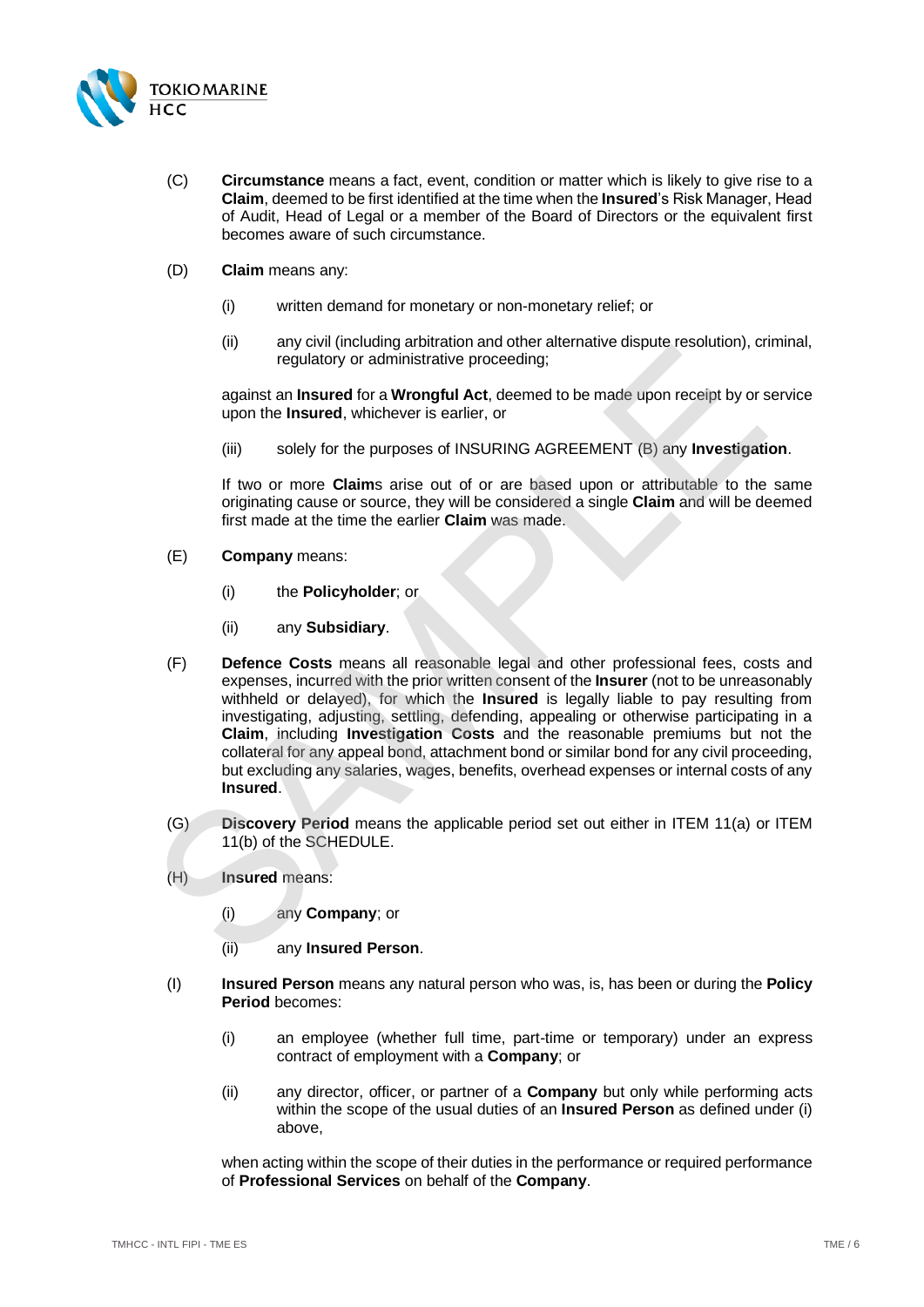

Unless specifically agreed by the **Insurer** and endorsed to this Policy, **Insured Person** shall not include any person who is or acts on behalf of any independent:

- (1) broker; or
- (2) financial advisor; or
- (3) representative; or
- (4) agent; or
- (5) contractor,

of the **Insured** remunerated solely on a sales or commission basis.

- (J) **Insurer** means Tokio Marine Europe, S.A. as named in 7 of the SCHEDULE, having its registered office at 26, Avenue de la Liberté, L-1930, Luxembourg, acting through its Spanish Branch with registered office at Torre Diagonal Mar, Josep Pla 2, Planta 10, 08019 Barcelona, Spain.
- (K) **Investigation** means any formal or official hearing, investigation or inquiry by a government, government body, governmental or administrative agency, statutory body, official trade body, professional body, self-regulatory body, or any other regulator into the affairs of an **Insured** in their capacity as such, until such time that that a **Wrongful Act** is alleged, with respect to the performance of or failure to perform **Professional Services** by or on behalf of a **Company**. (5) contractor,<br>
(5) contractor,<br>
(5) contractor,<br>
(6) contractor,<br>
(1) here were many rokio Marine Europe, S.A. as named in 7 of the SCHEDULE,<br>
its registered office at 26, Avenue de la Liberté, L-1930, Luxembourg, acting

An **Investigation** shall be deemed to commence and be first made upon receipt by the **Insured** of written documentation by the investigating authority:

- (i) that legally requires an **Insured Person** to attend such hearing, investigation or inquiry; or
- (ii) in which an **Insured** is identified by the investigating authority as a subject of such hearing, investigation or inquiry,

whichever is earlier.

**Investigation** shall not include routine regulatory supervision, inspection or compliance reviews or any investigation which focuses on an industry rather than an **Insured**.

- (L) **Investigation Costs** means all reasonable legal and other professional fees, costs and expenses (other than salaries, wages, benefits, overhead expenses or internal costs) incurred by or on behalf of an **Insured Person** with the prior written consent of the **Insurer** (not to be unreasonably withheld or delayed) in preparing for, attending or participating in, or co-operating with, an **Investigation**.
- (M) **Limit of Liability** means the amount stated i[n ITEM 3](#page-2-2) of the SCHEDULE.
- <span id="page-6-1"></span><span id="page-6-0"></span>(N) **Loss** means:
	- (i) **Defence Costs**; and
	- (ii) any amounts that an **Insured** is legally liable to pay to a third party as a result of a **Claim** upon final adjudication made by any court, tribunal, legal panel or regulator, or upon settlement entered into by such **Insured** with the prior written consent of the **Insurer**, including: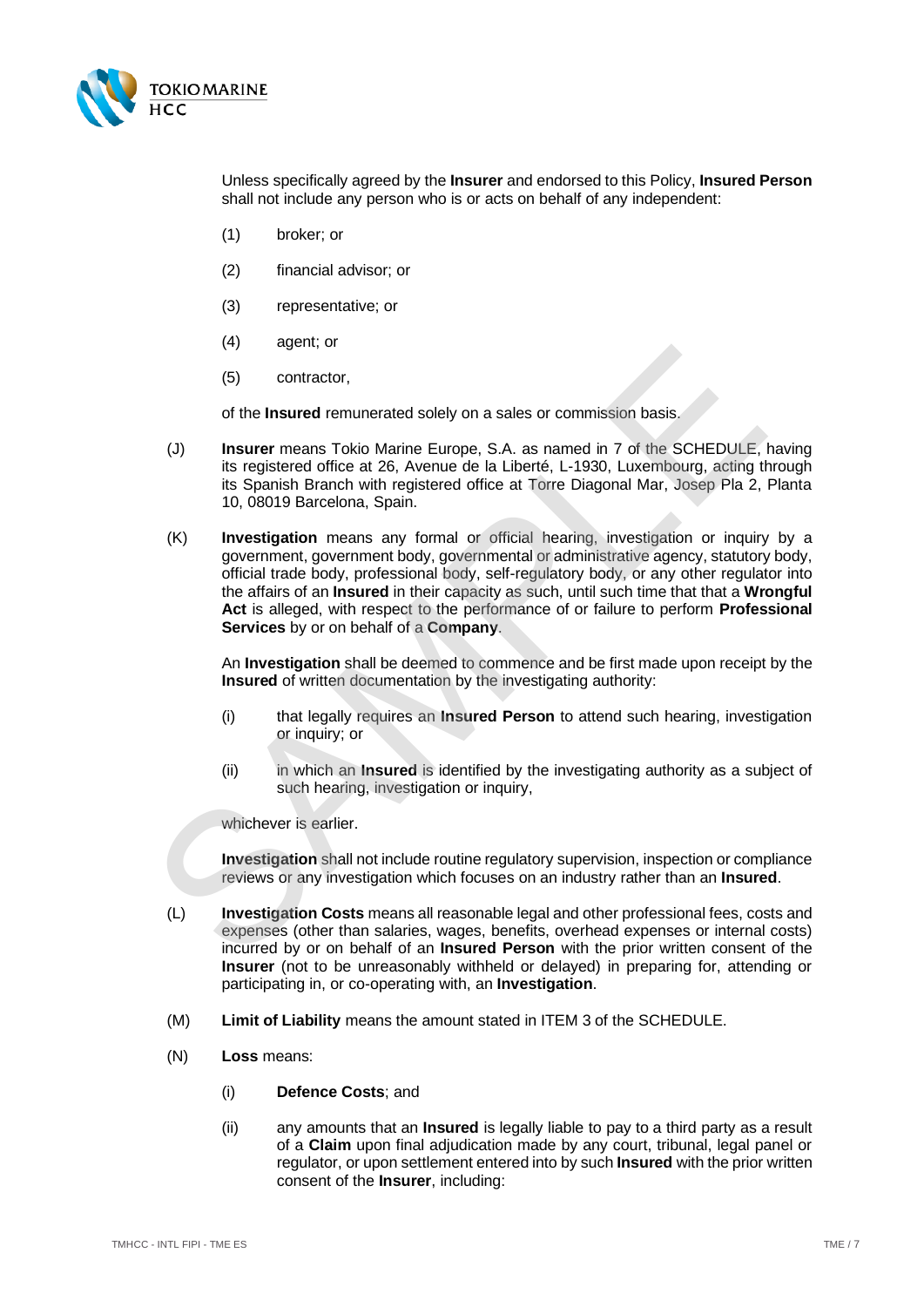

- (a) damages, settlements, pre and post judgment interest on a covered judgment or award, or awards of costs; and
- (b) any civil fine or penalty where lawfully insurable by the laws of the jurisdictions in which such civil fine or penalty is payable and in which such fine or penalty was ordered to be paid, subject to the Sub-Limit stated in [ITEM 4\(a\)](#page-2-3) of the SCHEDULE;

**Loss** shall not include:

- (1) non-compensatory damages, including punitive, exemplary or aggravated damages, or the multiplied portion of any multiplied damages award; or
- (2) fines or penalties, except to the extent covered under  $(N)(ii)(b)$  above; or
- (3) taxes; or
- (4) non-monetary relief and any costs incurred in complying with any judgment, award or settlement for non-monetary relief; or
- (5) any benefits, overheads, charges or expenses paid by or to any **Insured** including but not limited to the cost of the time of any **Insured**; or
- (6) wages, salaries, remuneration or any employment-related benefits of any **Insured Person**.
- (7) any amounts which are deemed uninsurable under the laws of the jurisdictions in which such sums are payable or in which such sums were ordered to be paid.
- <span id="page-7-1"></span>(O) **Mitigation Amounts** means all reasonable:
- <span id="page-7-0"></span>(i) external professional fees, costs and expenses (excluding **Defence Costs**) incurred by an **Insured** to avoid or mitigate the consequences of a **Wrongful Act**; and (1) non-compensatory damages, including punitive, exemplary or aggro damages, or the multiplied portion of any multiplied damages award; or (2) times or penalties, except to the extent covered under (N)(ii)(b) above; c) t
	- (ii) payments (or part thereof) by an **Insured** made to identified third parties solely and exclusively:
		- (a) as compensation for any actual loss sustained by such third parties resulting directly from a **Wrongful Act**; and
		- (b) to avoid or mitigate the consequences of such **Wrongful Act**;

provided always that the **Insurer** shall not be liable to make any payment for **Mitigation Amounts** unless:

- (1) the prior written consent of the **Insurer** (which shall not be unreasonably withheld or delayed) has been obtained to such professional fees, costs, and expenses being incurred, and/or to such payments being made; and
- (2) prior to such professional fees, costs, and expenses being incurred, and/or to such payments being made, such **Wrongful Act** has been reported as a **Circumstance** in compliance with the provisions of CLAIMS CONDITIONS  $(A)(ii)$  $(A)(ii)$  and  $(A)(iii)$ ; and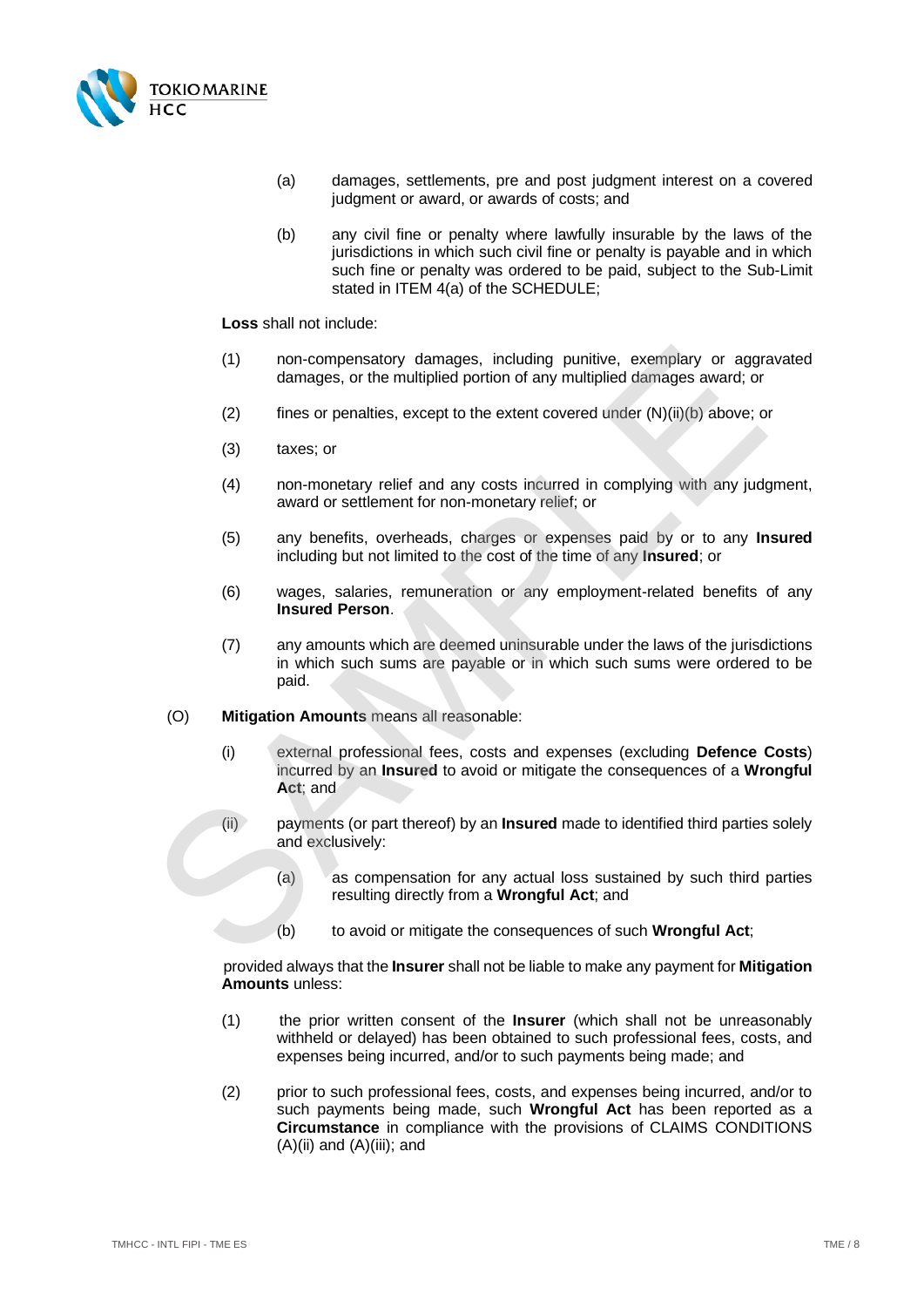

(3) such **Insured** establishes to the reasonable satisfaction of the **Insurer** that such **Wrongful Act** would otherwise, but for the payment of the **Mitigation Amounts**, result in a covered **Loss** of an amount at least equivalent to the total sum of all such professional fees, costs and expenses and/or such payments.

**Mitigation Amounts** shall not include any amounts excluded under the definition of **Loss**.

**Mitigation Amounts** shall on no account exceed the Sub-Limit set out in [ITEM 4\(b\)o](#page-2-4)f the SCHEDULE.

- (P) **Optional Discovery Period** means the period set out in ITEM 11(b) of the SCHEDULE.
- (Q) **Policyholder** means the entity named in ITEM 1 of the SCHEDULE.
- (R) **Policy Period** means the period set out in ITEM 2 of the SCHEDULE.
- (S) **Professional Services** means any financial or professional services provided to a third party by or on behalf of a **Company**:
	- (i) for a fee, commission or other compensation; or
	- (ii) in conjunction with financial or professional services provided for a fee, commission or other compensation;

<span id="page-8-7"></span><span id="page-8-6"></span><span id="page-8-5"></span><span id="page-8-4"></span><span id="page-8-3"></span><span id="page-8-2"></span><span id="page-8-1"></span><span id="page-8-0"></span>and shall include all administrative, back office or other internal operations which support the provision of such financial or professional services.

- (T) **Proposal** means (i) any publicly available annual financial statements, including the annual report, of the **Policyholder**, (ii) any document, information or statement made available to the **Insurer** for the purpose of its assessment of the risk to be covered under this Policy, and (iii) any attachments, exhibits, or appendices to any of the documents referred to in (i) and (ii). (P) **Optional Discovery Period** means the period set out in ITE[M](#page-2-6) 11(b) of the SCH[E](#page-3-1)<br>
(Q) **Policyholder** means the netity named in ITEM 1 of the SCHEDU[L](#page-2-5)E.<br>
(R) **Policy Period** means the period set out in ITEM 2 of the SCHEDU
	- (U) **Retention** means the amount set out at ITEM 5 of the SCHEDULE.
	- (V) **Retroactive Date** means the date set out in ITEM 10 of the SCHEDULE, if applicable.
	- (W) **Subsidiary** means:
		- (i) any entity in which, at or before the inception of the **Policy Period**, the **Policyholder**, either directly or through one or more Subsidiaries:
			- (a) owns more than 50% of the issued and outstanding shares; or
			- (b) controls more than 50% of the voting rights; or
			- (c) controls the right to vote for the election or removal of the majority of the board of directors; and
		- (ii) by way of automatic extension, any entity acquired or created by the **Policyholder** or any **Subsidiary** during the **Policy Period** in respect to which at least one o[f \(W\)](#page-8-0)[\(i\)](#page-8-1)[\(a\),](#page-8-2) [\(W\)](#page-8-0)[\(i\)](#page-8-1)[\(b\),](#page-8-3) o[r \(W\)](#page-8-0)[\(i\)](#page-8-1)[\(c\)](#page-8-4) above applies, unless such entity:
			- (a) at the date of its acquisition or creation by the **Policyholder** or **Subsidiary**:
				- 1. has total gross assets that exceed 15% of the total consolidated assets of the **Policyholder** as reported in its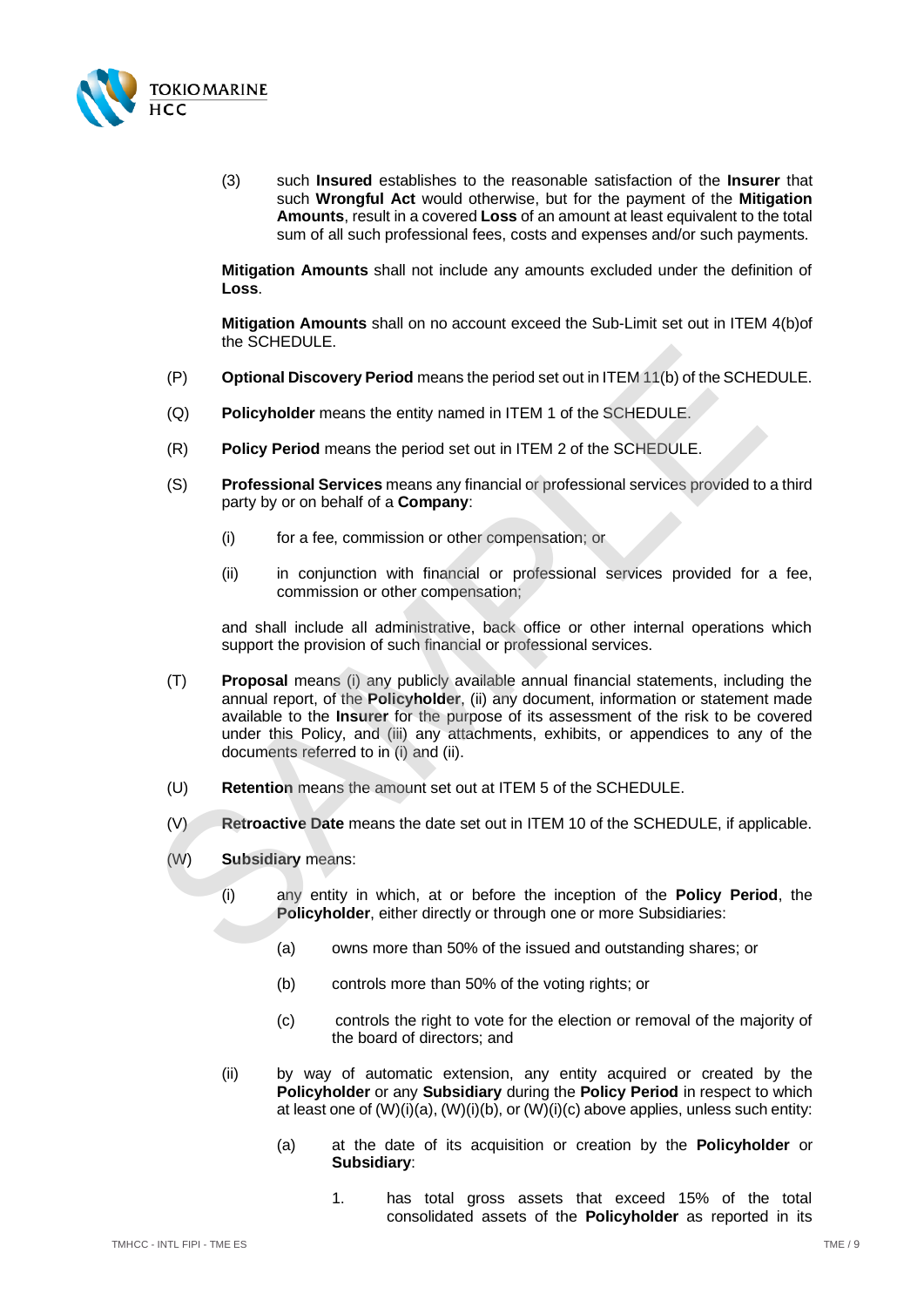

latest audited Annual Report and Accounts (or equivalent in any other relevant jurisdiction), as calculated in accordance with the usual accounting policies, principles and practices of the **Policyholder**; or

- 2. derives more than 20% of its overall revenue from its operations in the United States of America its territories and possessions; or
- 3. generates the majority of its gross revenue from transactions via the Internet, or from factoring, accounts receivable financing or invoice discounting; or
- 4. has incurred any loss of the type covered by this Policy with a quantum greater than the **Retention** within the past 5 years of operating as the former business; or
- 5. has any of its Securities traded on any securities exchange in the United States of America.
- <span id="page-9-1"></span>(b) is created or acquired by the **Policyholder** or any **Subsidiary** for the purpose of acquiring assets and liabilities (that are not assets and liabilities of a **Company**), and which after such acquisition of assets or liabilities, shall fulfil any of 0 to 5 above; and
- <span id="page-9-0"></span>(iii) by way of optional extension, any entity created or acquired by the **Policyholder** during the **Policy Period** whereby either (W)(ii)(a) or [\(W\)](#page-8-0)[\(ii\)](#page-8-6)[\(b\)](#page-9-1) applies, but which the **Insurer** has at its sole discretion agreed, by endorsement to this Policy, to include as a **Subsidiary**, provided that coverage shall only apply in respect of such entity after the **Policyholder**: 3. Were tracted the interest of the type of the interest.<br>
Was the line interest, or from factoring, accounts recession that the line of the single covered by this Policy<br>
quantum greater than the **Reterior** within the pas
	- (a) has provided sufficient details to permit the **Insurer** to assess and evaluate the potential increase in exposure; and
	- (b) has paid any reasonable additional premium and accepted any amendment to the Policy terms required by the **Insurer**.

For the avoidance of doubt:

- (1) an entity ceases to be a **Subsidiary** when none of the provisions set out in (W)(i)(a), (b) or (c) of this DEFINITION still apply to it; and
- (2) coverage under this Policy shall apply only to entities or to natural persons employed or appointed by such entities in respect of **Claims** for **Wrongful Acts** actually or allegedly committed, or **Investigations** in relation to events that actually or allegedly occurred or took place, during such time the said entities are or were Subsidiaries as defined above.
- (X) **Wrongful Act** means any actual or alleged act, error or omission committed individually or otherwise:
	- (i) by a **Company**; or
	- (ii) on behalf of a **Company**, by an **Insured Person** or any other person for whose acts such **Company** is legally liable,

in the performance of or failure to perform **Professional Services**.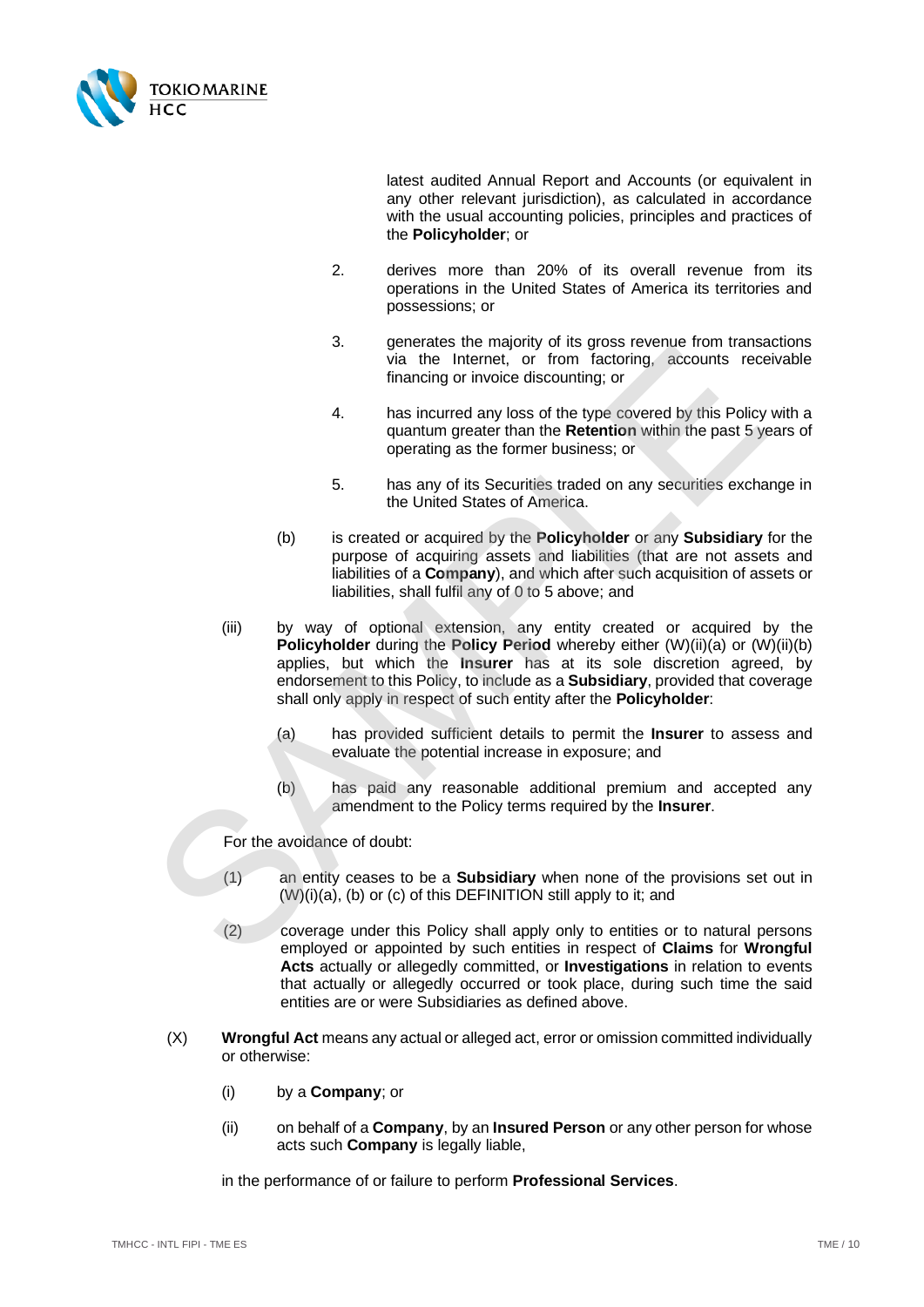

#### <span id="page-10-0"></span>3. EXCLUSIONS

The **Insurer** will not be liable to make any payment for **Mitigation Amounts** resulting from any **Wrongful Act**, or for **Loss** resulting from any **Claim**:

<span id="page-10-1"></span>(A) UNLAWFUL CONDUCT

Arising out of, based upon or attributable to:

- (i) the actual or attempted gaining by the **Insured** of any profit, remuneration or advantage to which such **Insured** was not legally entitled; or
- (ii) the committing or permitting of a dishonest or fraudulent act or omission; or
- (iii) the deliberate committing or permitting of a breach of statute or violation of law or of a criminal act.

This EXCLUSION (A) shall however only apply to that **Insured** to whom the above behaviour is established primarily or incidentally in a final adjudication by any court, tribunal, legal panel or regulator or by a written admission of such **Insured**.

<span id="page-10-2"></span>(B) PRIOR MATTERS

Arising out of, based upon or attributable to:

- (i) any facts, circumstances or **Wrongful Acts** underlying, alleged in, contained in or deriving from, the same originating cause as alleged or contained in any **Claim**, **Circumstance** or other matter which has been reported, or with respect to which any notice has been given under, any policy of which this Policy is a renewal or replacement or which it may succeed in time; or of a actual of any later spatial of galaxy of a state of a ratio of any priority of a contributed by the equivalent act or omission<br>(ii) the committing or permitting of a dishonest or fraudulent act or omission<br>(iii) the d
	- (ii) **Circumstances** known to the **Insured**'s Risk Manager, Head of Audit, Head of Legal or a member of the Board of Directors or the equivalent prior to the Inception Date as stated in ITEM 2(a) of the SCHEDULE; or
	- (iii) any facts, circumstances or **Wrongful Acts** either alleged to be or actually occurring prior to any applicable **Retroactive Date**.
	- (C) CONTRACTUAL LIABILITY

Arising out of, based upon or attributable to any liability under any contract, agreement, guarantee or warranty except to the extent such liability would have attached to the **Insured** in the absence of such contract, agreement, guarantee or warranty.

#### (D) LENDER'S LIABILITY

Arising out of, based upon, or attributable to:

- (i) the actual or alleged granting, refusing, continuing, honouring, or extending of any loan, lease, extension of credit or similar agreement or operation by an **Insured**, whether authorised or not, except to the extent of the liability of the **Insured** resulting directly or exclusively from the administration or servicing of any existing loan, lease, extension of credit or similar agreement or operation; or
- (ii) the forfeiture, repossession or disposal of collateral in respect of any loan, lease, extension of credit or similar agreement or operation.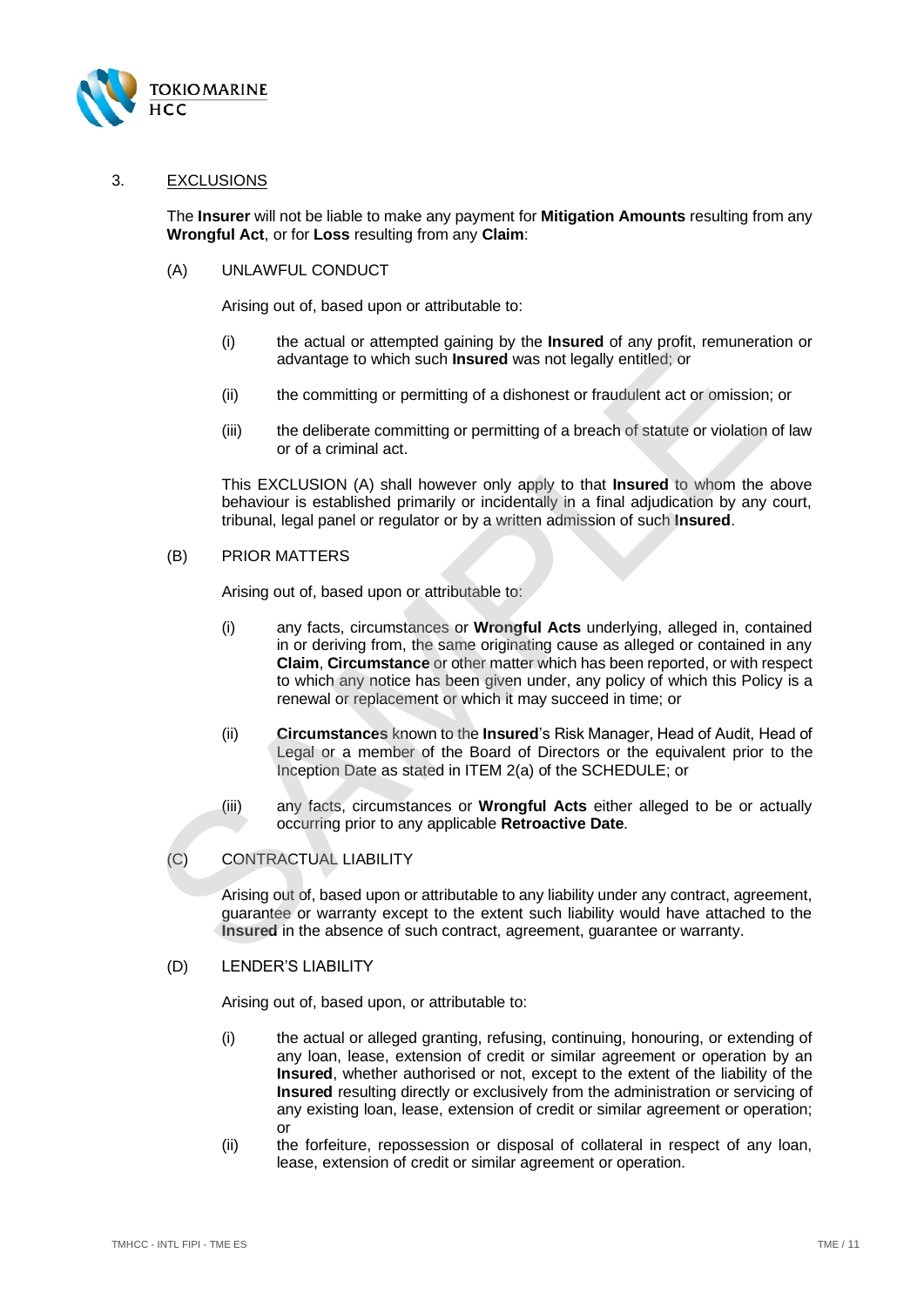

## <span id="page-11-0"></span>(E) GOVERNMENT AND REGULATOR

Arising out of, based upon, or attributable to any **Claim** brought, or in respect of **Mitigation Amounts**, any **Claim** that is threatened, contemplated or anticipated to be brought, by, on behalf of, or at the behest of any government, government body, governmental or administrative agency, statutory body, official trade body, professional body, self-regulatory body or any other regulator.

This EXCLUSION [\(E\)](#page-11-0) shall not apply:

- (i) to the extent that such action is brought solely:
	- (a) in the capacity as a client or customer of any **Company**; or
	- (b) in the capacity as assignee of a client or customer of any **Company** as a result of indemnification and subrogation in the rights thereof; or
	- (c) on behalf or to the benefit of a client or customer of any **Company**; or
- (ii) to any **Investigation Costs**.
- (F) FEES AND COMMISSIONS

Arising out of, based upon, or attributable to fees, commissions, or other compensation for the actual or alleged provision of **Professional Services** or that portion of any settlement or award in an amount equal to such fees, commissions or other compensation. (i) to the extent that such action is brought solely:<br>
(a) in the capacity as a client or customer of any **Company**; or<br>
(b) in the capacity as a sisigne of a client or customer of any **Compa**<br>
a result of indemnification

#### (G) INSURED VS INSURED AND SHAREHOLDER CLAIMS

Arising out of, based upon, or attributable to, any **Claim** brought, or in respect of **Mitigation Amounts**, any **Claim** that is threatened, contemplated or anticipated to be brought, by or on behalf of or in the name or right of:

- (i) any **Company**, or
- (ii) any parent, successor or assign of the **Policyholder**; or
- (iii) any entity in which an **Insured** or the management of any **Company** has an executive or controlling interest, or the parent, successor or assign of such entity; or
- (iv) any principal, partner, director or officer of any **Company**, any **Insured Person**, or any employee of any **Insured**, in their capacity as such; or
- (v) any shareholder or bondholder of any **Company**, or a holder of any similar equity, debt or obligation interest in any **Company**, in their capacity as such.

#### (H) INFRASTRUCTURE FAILURE

Arising out of, based upon or attributable to:

- (i) software or mechanical failure;
- (ii) electrical failure, including any electrical power interruption, surge, brown out or black out; or
- (iii) telecommunications or satellite systems failure,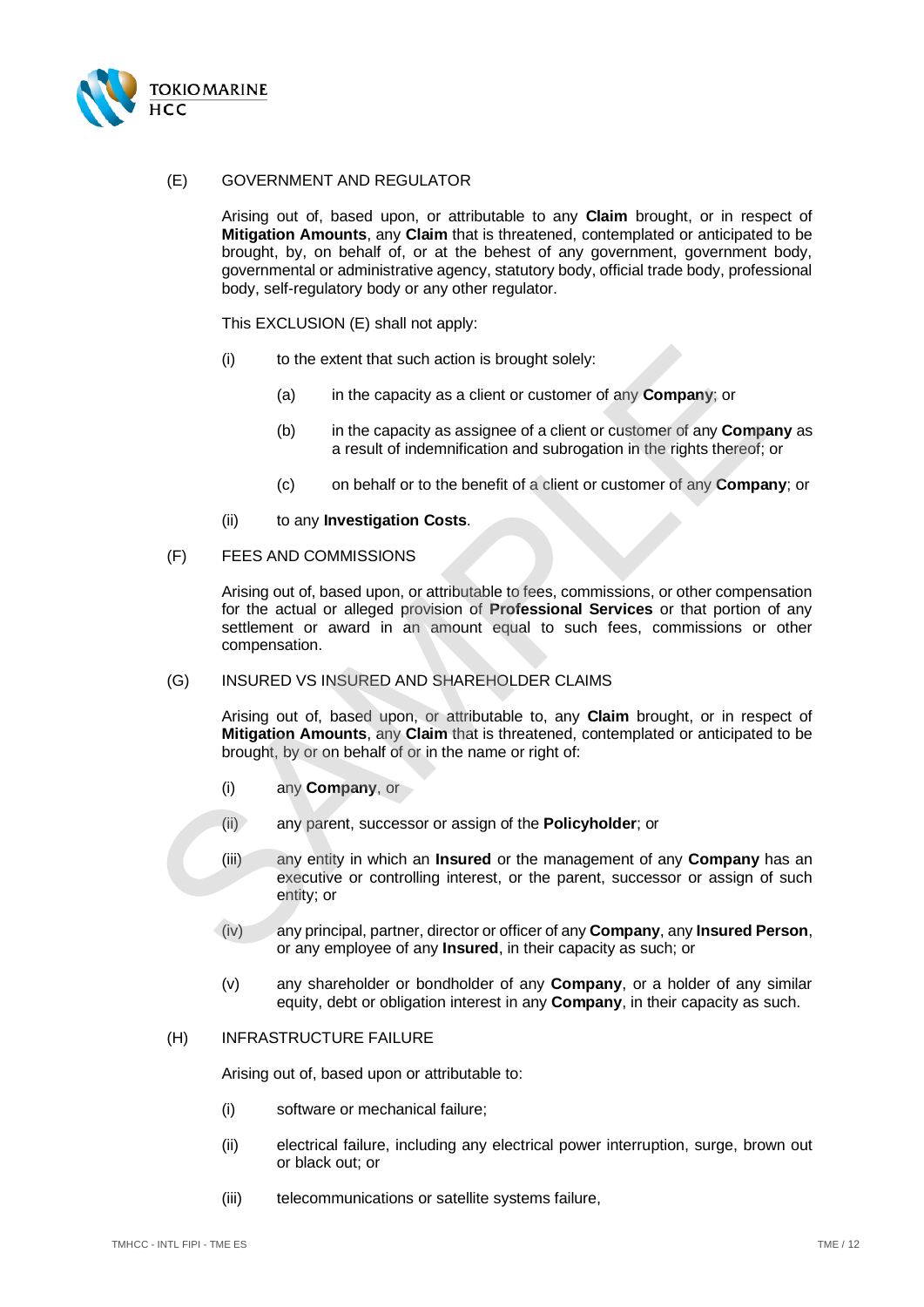

except to the extent such failure results directly from a **Wrongful Act** committed in using the systems of the **Company**.

#### (I) INSOLVENCY

Arising out of, based upon or attributable to the insolvency, bankruptcy, liquidation, administration or receivership of a **Company**.

#### (J) MARKET ABUSE

Arising out of, based upon or attributable to any actual or alleged conduct which constitutes market abuse pursuant to the provisions of the Financial Services and Markets Act 2000 or any equivalent or similar legislation, regulations or rules in any jurisdiction. Arising out of, based upon or attributable to any actual or alleged conduct<br>constitutes maket abuse pursuant to the provisions of the Financial Service<br>inrisdiction.<br>Makkets Act 2000 or any equivalent or similar legislatio

#### (K) BUSINESS RISKS

Arising out of, based upon or attributable to any:

- (i) proprietary trading, financial or business loss of the **Company** where the **Company** acted for its own account; or
- (ii) liability under a contract of insurance or reinsurance to pay benefits or indemnity due to the capacity of a **Company** as an insurer or reinsurer; or
- (iii) transaction where the **Company** has acted as a principal or counterparty.

#### <span id="page-12-1"></span><span id="page-12-0"></span>(L) BODILY INJURY/ PROPERTY DAMAGE

Arising out of, based upon or attributable to:

- (i) bodily injury, sickness, mental anguish or emotional distress or disturbance, disease or death howsoever caused, provided that this EXCLUSION (L[\)\(i\)](#page-12-1) shall not apply to any **Claim** for libel, slander, defamation or injurious falsehood; or
- (ii) damage to or loss of or destruction of tangible property or loss of use thereof, provided that this EXCLUSION (L)(ii) shall not apply to any documents other than currency or other negotiable instruments.

## <span id="page-12-2"></span>(M) POLLUTION AND NUCLEAR

Arising out of, based upon or attributable to any direction, request or effort to test for, monitor, clean up, remove, contain, treat, detoxify, neutralise, respond to or assess the effects of:

- (i) any substance, solid, liquid, gaseous, biological, radiological or thermal irritant, toxic or hazardous substance, or contaminant, including but not limited to, asbestos, asbestos products, mycota or by-products, lead, or lead containing products, smoke, vapours, dust, fibres, mould, spores, fungi, germs, soot, fumes, acids, alkalis, chemicals, air emissions, odour, waste water, oil, oil products, medical waste and waste materials (including nuclear materials) to be recycled, reconditioned or reclaimed; or
- (ii) ionising radiation or contamination by radioactivity from any nuclear fuel or from any nuclear waste from the combustion of nuclear fuel, or the radioactive, toxic, explosive or other hazardous properties of any explosive nuclear assembly or nuclear component thereof.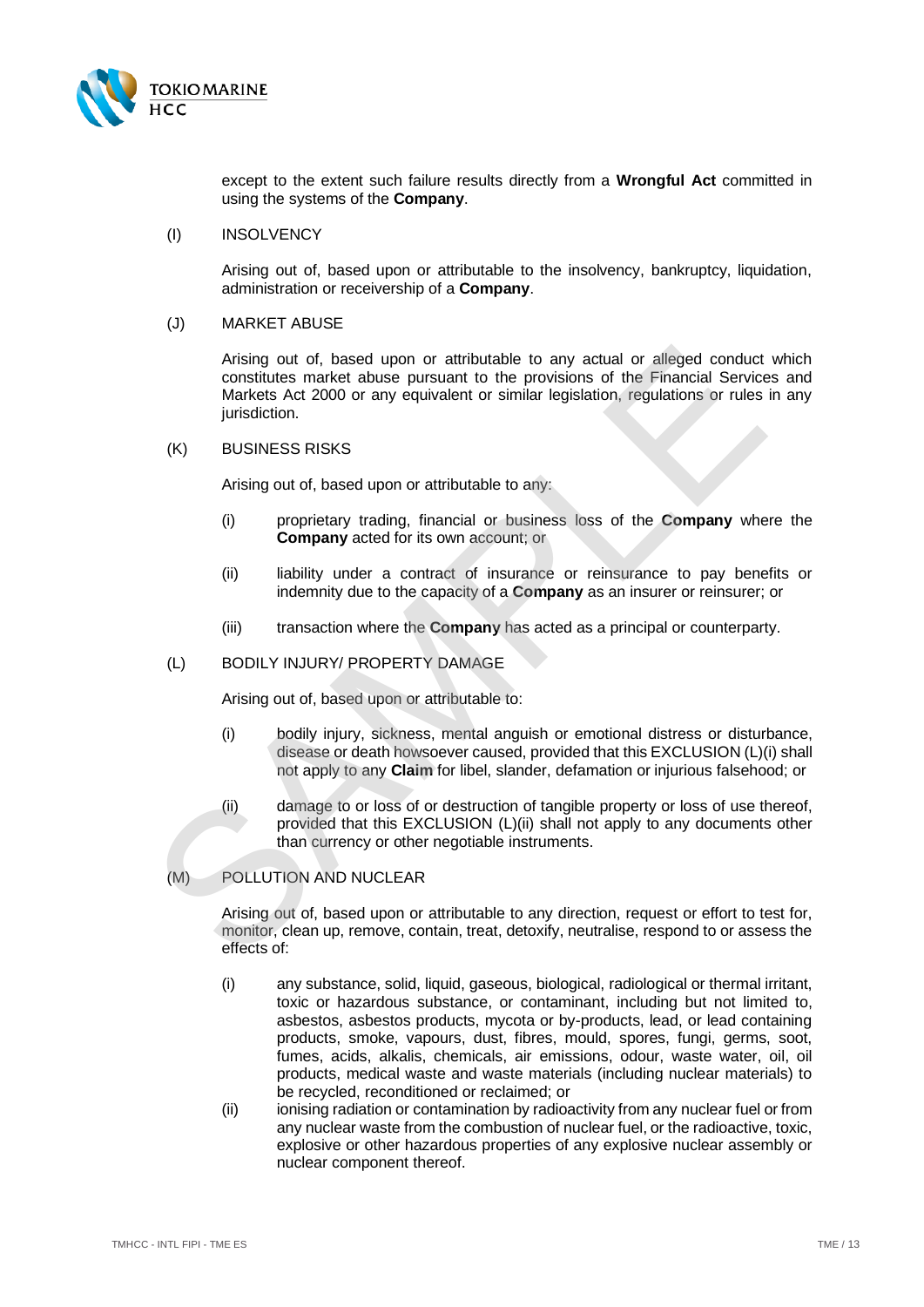

#### (N) TRUSTEE LIABILITY

Arising out of, based upon, or attributable to, any act or omission by or on behalf of an **Insured** as a trustee, fiduciary or administrator of any pension, profit-sharing or employee benefits programme of any **Company**, including any actual or alleged violation of the responsibilities, obligations or duties imposed by the Employee Retirement Income Security Act of 1974 (USA) or the Pensions Act 1995 (UK) or any equivalent or similar legislation, regulations or rules in any jurisdiction.

## (O) USA INVESTMENT BANKING

Arising out of, based upon, or attributable to:

- <span id="page-13-1"></span>(i) the underwriting, securitising, syndicating, promoting, or market making of any debt or equity security or other evidence of indebtedness, or any loan or other extension of credit, or any other similar investment banking activity;
- <span id="page-13-3"></span><span id="page-13-0"></span>(ii) the rendering of advice or recommendations regarding any actual, attempted or threatened merger, acquisition, divestiture, tender offer, proxy contest, leveraged buy-out, privatisation, insolvency proceeding, reorganisation, capital restructuring, re-capitalisation, spin-offs, primary or secondary offerings of debt or equity securities or other evidence of indebtedness, dissolution or sale of all or substantially all of the assets or stock of a business entity or any effort to raise or furnish capital or financing for any enterprise or entity; or (b)<br>
(c) the underwriter BANKINGS<br>
(i) the underwriter, securitisting, syndicating, promoting, or market making<br>
(debt or equity security or other evidence of indebtedness, or any loan o<br>
extension of credit, or any other
	- (iii) the rendering of a fairness opinion regarding the valuation of any assets or business entity not held by the **Insured** as trustee; or
	- (iv) any acquisition or sale of securities by the **Insured** for their own account; or
	- (v) any disclosure requirements in connection with (i), (ii) or (iii) above,

<span id="page-13-4"></span><span id="page-13-2"></span>by or on behalf of an **Insured**.

This EXCLUSION (O) shall only apply if and to the extent that the **Claim** is brought and/or maintained against an **Insured** or, but for the payment of such **Mitigation Amounts**, a **Claim** would have been brought and/or maintained against an **Insured**:

- (a) before any judicial, arbitral, administrative or regulatory court, panel or authority of the United States of America or any of their territories or possessions; or
- (b) anywhere in the world in relation to the enforcement of a judicial, arbitral, administrative or regulatory decision rendered in the United States of America or any of their territories or possessions; or
- (c) in respect of any of the activities of the **Insured** listed in [\(i\),](#page-13-0) [\(ii\),](#page-13-1) [\(iii\)](#page-13-2) or [\(iv\)](#page-13-4) above in the United States of America or any of their territories or possessions.

#### (P) INTELLECTUAL PROPERTY

Arising out of, based upon, or attributable to:

- (i) the breach of any intellectual property license, patent, trade or service mark, copyright, any other form of registered intellectual property right; or
- (ii) any breach of a right to privacy; or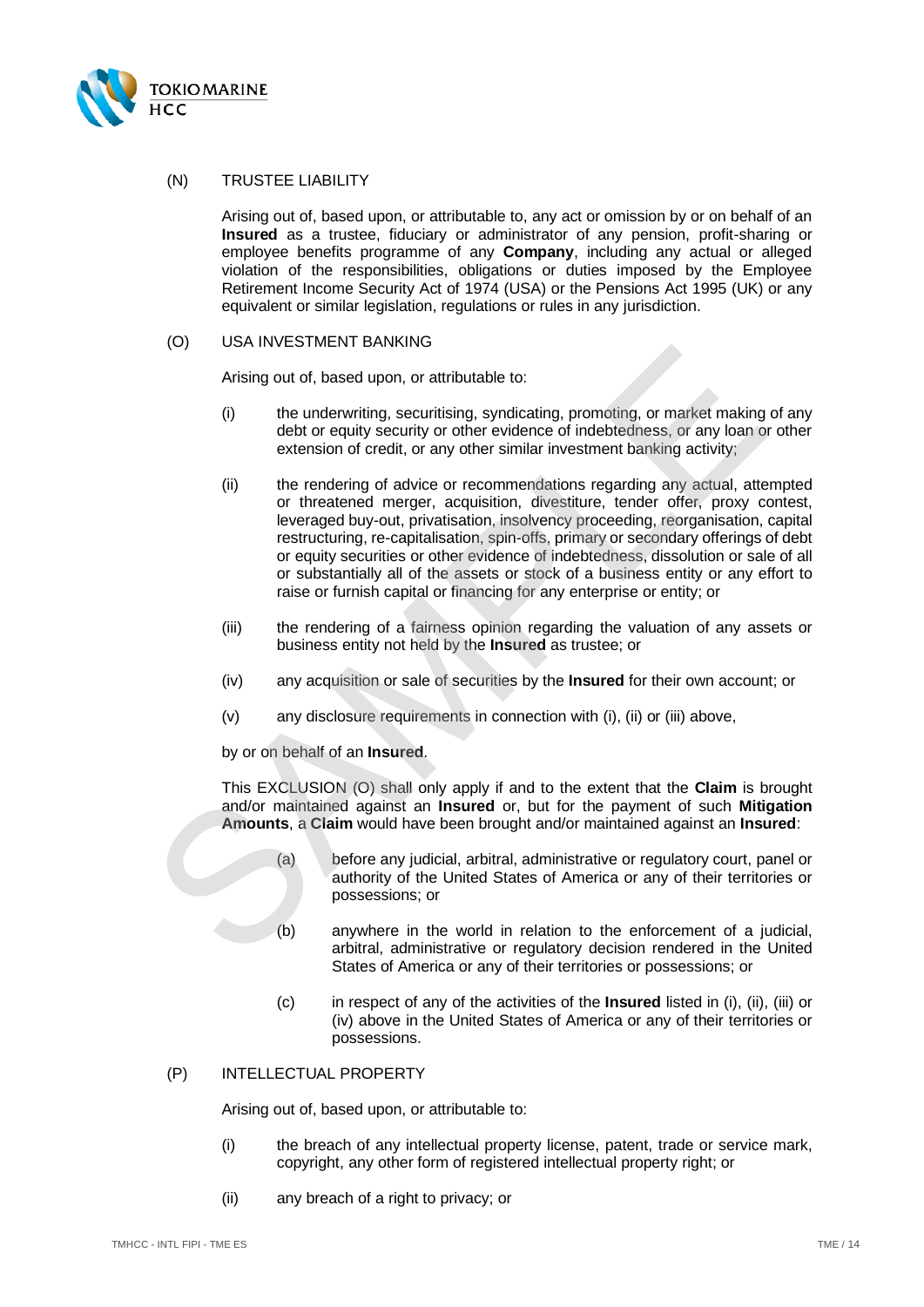

(iii) misappropriation of a trade secret (including but not limited to any information (including a formula, compilation, pattern, programme, device, method, process, technique or know-how) that derives independent economic value, actual or potential, from not being generally known and not readily ascertainable through proper means by another person who can obtain economic advantage from its disclosure or use).

#### <span id="page-14-0"></span>4. EXTENSIONS

Subject always to the other terms, conditions and exclusions of this Policy (unless specified otherwise), the following extensions are added to the Policy:

<span id="page-14-2"></span>(A) DISCOVERY PERIOD

This Policy shall be extended to cover **Claims** first made subsequent to the **Policy Period** but during any applicable **Discovery Period**, solely for acts, errors or omissions actually or allegedly committed before the Expiration Date stated in ITEM 2(b) of the SCHEDULE.

A **Discovery Period** shall be afforded under the following conditions:

- (i) If, subsequent to the expiration of the **Policy Period**, this Policy is not renewed or replaced by any other policy affording similar coverage, the **Insurer** will grant:
	- (a) an **Automatic Discovery Period** as stated in ITEM 11(a) of the SCHEDULE at no additional premium; and
- (b) subject to written request to this effect and payment of the applicable additional premium before the Expiration Date stated in [ITEM 2\(b\)](#page-2-8) of the SCHEDULE by the **Policyholder**, the **Optional Discovery Period** as stated in ITEM 11(b) of the SCHEDULE at the corresponding additional premium; and Subject always to the other terms, conditions and exclusions of this Policy (unless sp<br>otherwise), the following extensions are added to the Policy:<br>
(A) DISCOV[E](#page-2-8)RY PERIOD<br>
This Policy shall be extended to cover Claims firs
	- (c) any additional premium shall be deemed to be fully earned as of the inception of the **Optional Discovery Period**.
	- (ii) Any **Discovery Period** invoked shall be automatically cancelled upon the effective date or the date of execution of any other policy affording similar coverage to part or all of the **Insureds**, whichever is the earlier.
	- (iii) Rights to a **Discovery Period** shall automatically lapse upon a **Change in Control**.

#### <span id="page-14-1"></span>(B) EMERGENCY MITIGATION AMOUNTS

The **Insurer** will waive the requirement for prior written consent to the incurring or payment of **Mitigation Amounts** up to the maximum aggregate Sub-Limit stated in [ITEM 4\(](#page-2-9)b) of the SCHEDULE where the **Insured** subsequently demonstrates to the reasonable satisfaction of the **Insurer** that it was not reasonably practicable for the **Insured** to seek the prior consent of the **Insurer**, provided always that the **Insurer** shall have no liability under this EXTENSION [\(B\)](#page-14-1) unless the **Insured** notifies the **Insurer** of such **Mitigation Amounts** within fourteen (14) days of first incurring such **Mitigation Amounts** or the date of first payment of such **Mitigation Amounts** (whichever is earlier).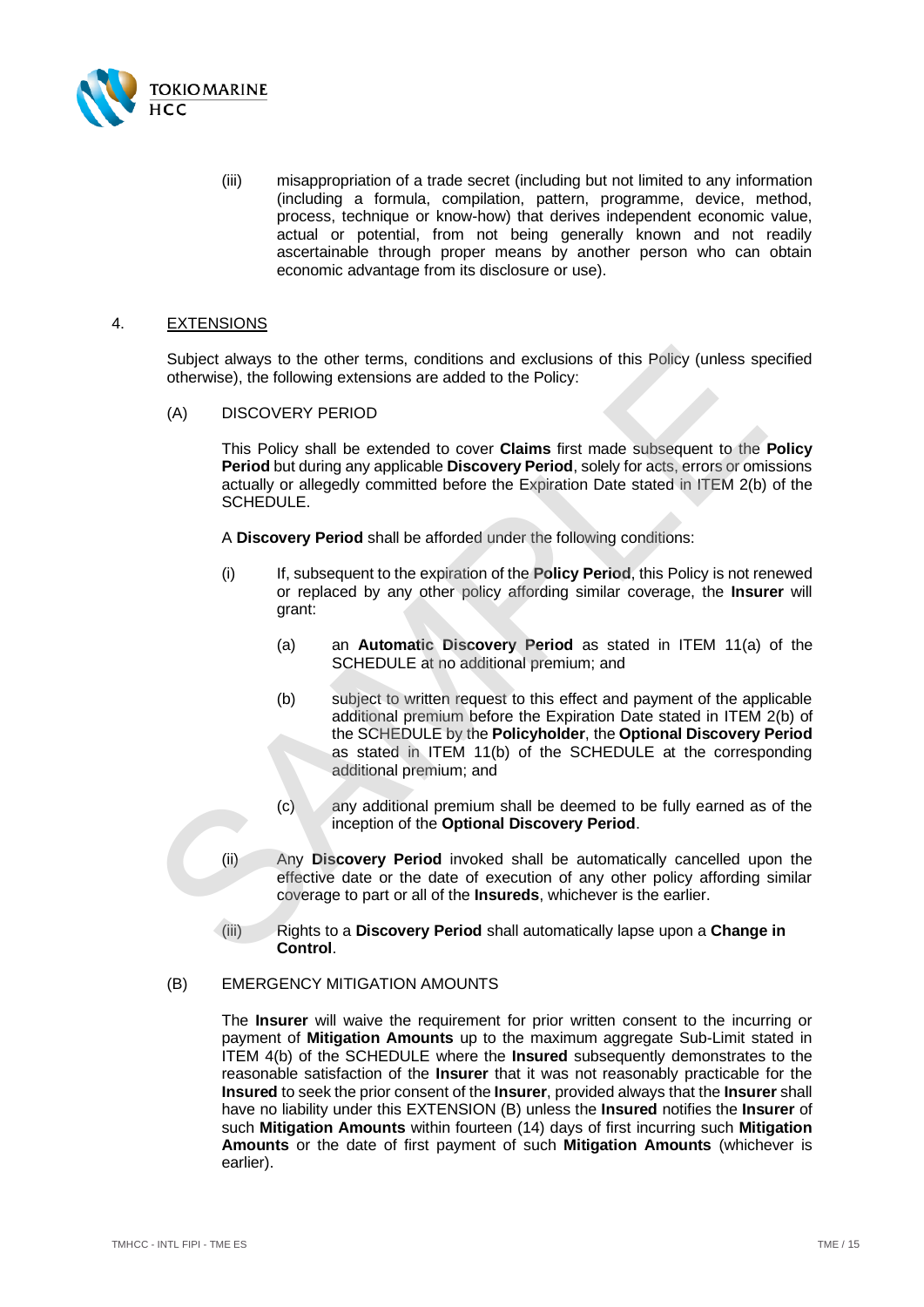

For the avoidance of doubt, all conditions for the coverage of **Mitigation Amounts** other than the prior written consent of the **Insurer** remain applicable for the purposes of this EXTENSION [\(B\).](#page-14-1)

## <span id="page-15-3"></span>(C) EXTRADITION PROCEEDINGS

This Policy shall be extended to include as **Claim**s and, therefore, to cover **Loss** arising from, any proceedings against an **Insured Person** following a request or arrest warrant for deportation or extradition, including an appeal or separate proceeding to overturn a deportation, extradition or arrest order, provided such request or arrest is not issued as a consequence of such **Insured Person** being unlawfully at large in any country or jurisdiction after final adjudication by the court of another country.

Solely for the purposes of this EXTENSION (C), such **Claim** shall be deemed first made upon receipt by the **Insured Person** of an official notice in writing from the responsible government authority advising of a request for extradition being made against them, or upon execution of a warrant for arrest of such **Insured Person**, whichever is the earlier.

#### <span id="page-15-4"></span>(D) ESTATES, HEIRS AND LEGAL REPRESENTATIVES

This Policy shall be extended to include as **Insured Persons** the estates, heirs, legal representatives or assigns of an **Insured Person** who is deceased or the legal representatives or assigns of an **Insured Person** who is incompetent, insolvent or bankrupt, to the extent that such **Insured Person** would have been covered by this Policy for **Loss** in the absence of their death, incompetence, insolvency or bankruptcy.

## <span id="page-15-5"></span>(E) SPOUSES AND DOMESTIC PARTNERS

This Policy shall be extended to include as an **Insured Person** the lawful spouse or domestic partner( including same sex relationship civil partnerships), of any **Insured Person** to the extent that such lawful spouse or domestic partner is subject to a proceeding solely by reason of their ownership or interest in property which a claimant seeks as recovery in respect of a **Claim** against such **Insured Person**.

#### <span id="page-15-1"></span><span id="page-15-0"></span>5. CLAIMS CONDITIONS

(A) NOTICE

(i) The **Insured** shall give written notice to the **Insurer** of any **Claim** as soon as reasonably practicable within the **Policy Period** (or **Discovery Period**, if applicable), with full particulars as to dates, persons and entities involved, claimants, the actual or alleged **Wrongful Acts** and the consequences which have resulted or may result from any anticipated **Claim** and, where it has not been reasonably practicable for the **Insured** to give notice during the **Policy Period** (or **Discovery Period**, if applicable), then notice shall be given in any event no later than thirty (30) days of the date of expiration of the **Policy Period** (or **Discovery Period**, if applicable). depoted of such a marked to the proof of the matter of the matter of the same is the same of the proof of the same of the same of the same of the same of the proof of the same of the same of the same of the same of the sam

> If written notice of a **Claim** has been given to the **Insurer** as prescribed above, then any further **Claim** arising out of, based upon or attributable to the same originating cause or source will be deemed together with the earlier **Claim** as a single **Claim** first made during the **Policy Period** and notified at the time of the original notice.

<span id="page-15-2"></span>(ii) If a **Circumstance** is identified during the **Policy Period**, the **Insured** may give written notice to the **Insurer** of such **Circumstance** and the reasons for anticipating such a **Claim**, with full particulars as to dates, persons and entities involved (where known), potential claimants (where known), the actual or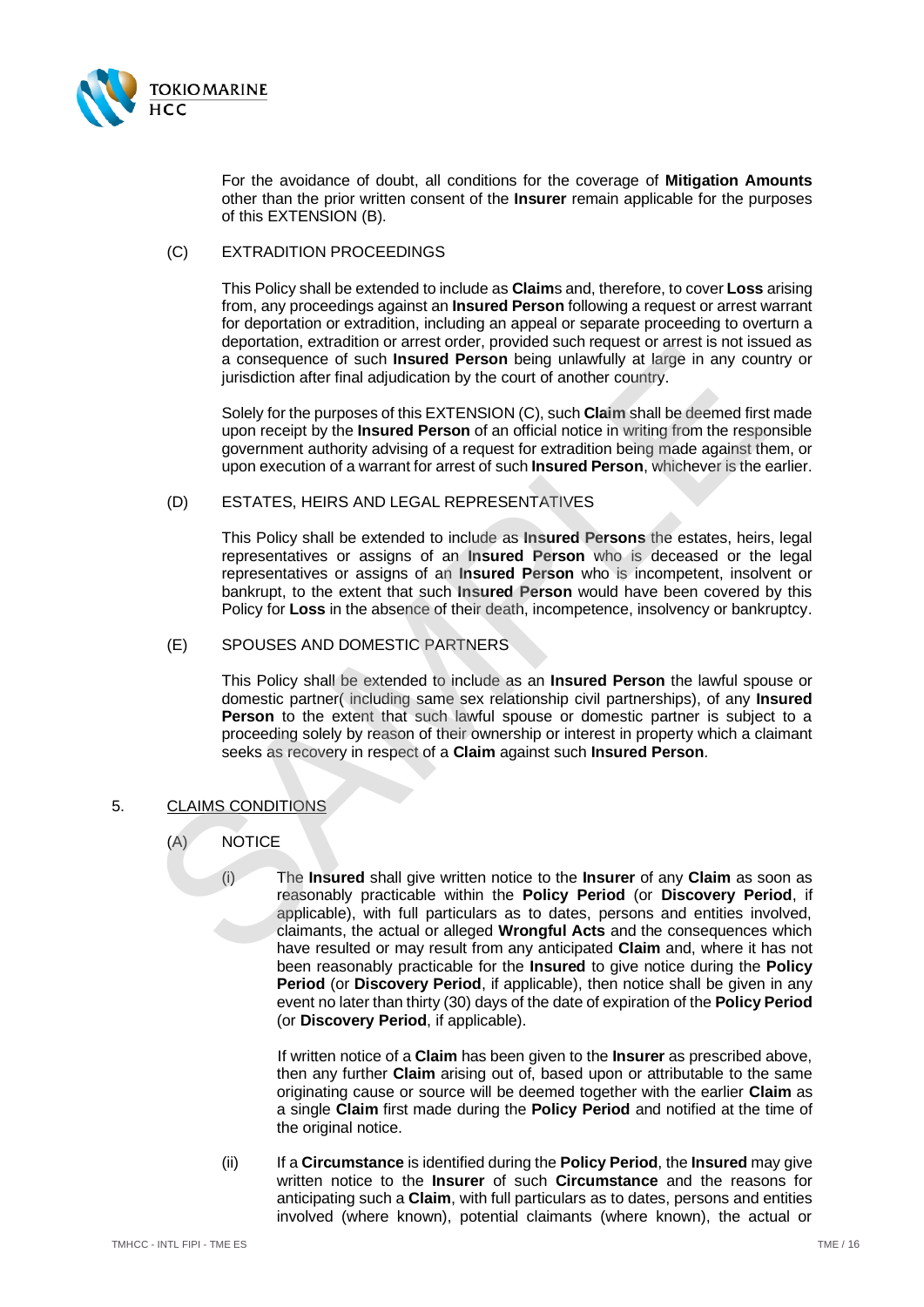

potential **Wrongful Acts** and the consequences which have resulted or may result from any anticipated **Claim**, as soon as reasonably practicable upon identification and in no event later than thirty (30) days after the Expiration Date stated in [ITEM 2\(b\)](#page-2-8) of the SCHEDULE.

Such notice having been given to the **Insurer** as prescribed above, then any **Claim** arising out of, based upon or attributable to the notified **Circumstance** will be deemed to have been first made during the **Policy Period** and notified at the time of the original notice.

- (iii) All notices of **Claims** or **Circumstances** under this CLAIMS CONDITION [\(A\)](#page-15-1) shall be in writing, referring to the Policy Number, and be made to the address set out in ITEM 8 of the SCHEDULE.
- (iv) The **Insurer** shall be liable solely in respect of **Claims** or **Circumstances** notified in compliance with this CLAIMS CONDITION (A).
- <span id="page-16-1"></span>(B) DEFENCE AND SETTLEMENT OF CLAIMS AND CONSENT
	- (i) It is the duty of the **Insured**, not the **Insurer**, to defend **Claims**. However, the **Insurer**, in its sole and absolute discretion, may elect in writing to take over and conduct the defence and settlement of any **Claim**. If the **Insurer** does not so elect, it shall be entitled to participate fully in the investigation, adjustment, defence, settlement, and appeal of any **Claim**.
	- (ii) An **Insured** shall not admit or assume any liability, make any offer to settle or enter into any settlement, consent to any judgment, pay any **Loss**, or otherwise incur any **Defence Costs** or **Mitigation Amounts** (unless covered under EXTENSION (B)) without the prior written consent of the **Insurer** (not to be unreasonably withheld or delayed).
	- (iii) The **Insured** shall provide to the **Insurer** all information, assistance and cooperation, shall do nothing to prejudice the interests of the **Insurer** and shall assist the **Insurer** with any **Claim** or **Circumstance**.
	- (iv) The **Insured** shall use due diligence and do and concur in doing all things reasonably practicable to avoid or diminish any **Loss** under this Policy.
- <span id="page-16-0"></span>(v) Save for any specific request of the **Policyholder**, the **Insurer** shall be under no obligation to make any payment of **Loss** or **Mitigation Amounts** under this Policy other than to the **Policyholder**. Such payment shall constitute a full and complete release and discharge of the liability of the **Insurer** in respect of such **Loss** or **Mitigation Amounts**, whether suffered directly by the **Policyholder** or not. (iii) All notices of **Claims** or **Circumstances** under this CLAI[M](#page-14-1)S CONDITIT<br>
shall be in writing, referring to the Policy Number, and be made to the a<br>
set out in ITEM 8 of the SCHEOU[LE](#page-15-1).<br>
(iv) The **Insurer** shall be liable
	- (C) ALLOCATION
		- (i) The **Insurer** shall pay only those amounts or portions of **Loss** or **Mitigation Amounts** relating to covered matters. If the **Insured** incurs any **Loss** or **Mitigation Amounts** that includes both matters covered and matters not covered by this Policy, or results from a **Claim** or potential **Claim** (in the case of **Mitigation Amounts**) that is made against or involves both covered and non-covered parties, the **Insured** and the **Insurer** shall use their best efforts to determine a fair and proper allocation of the **Loss** or **Mitigation Amounts** covered hereunder, taking into account the relative legal and financial exposures of the parties to the **Claim**, potential **Claim**, and the relative benefits to the relevant parties to be obtained by the resolution of the **Claim** or potential **Claim**.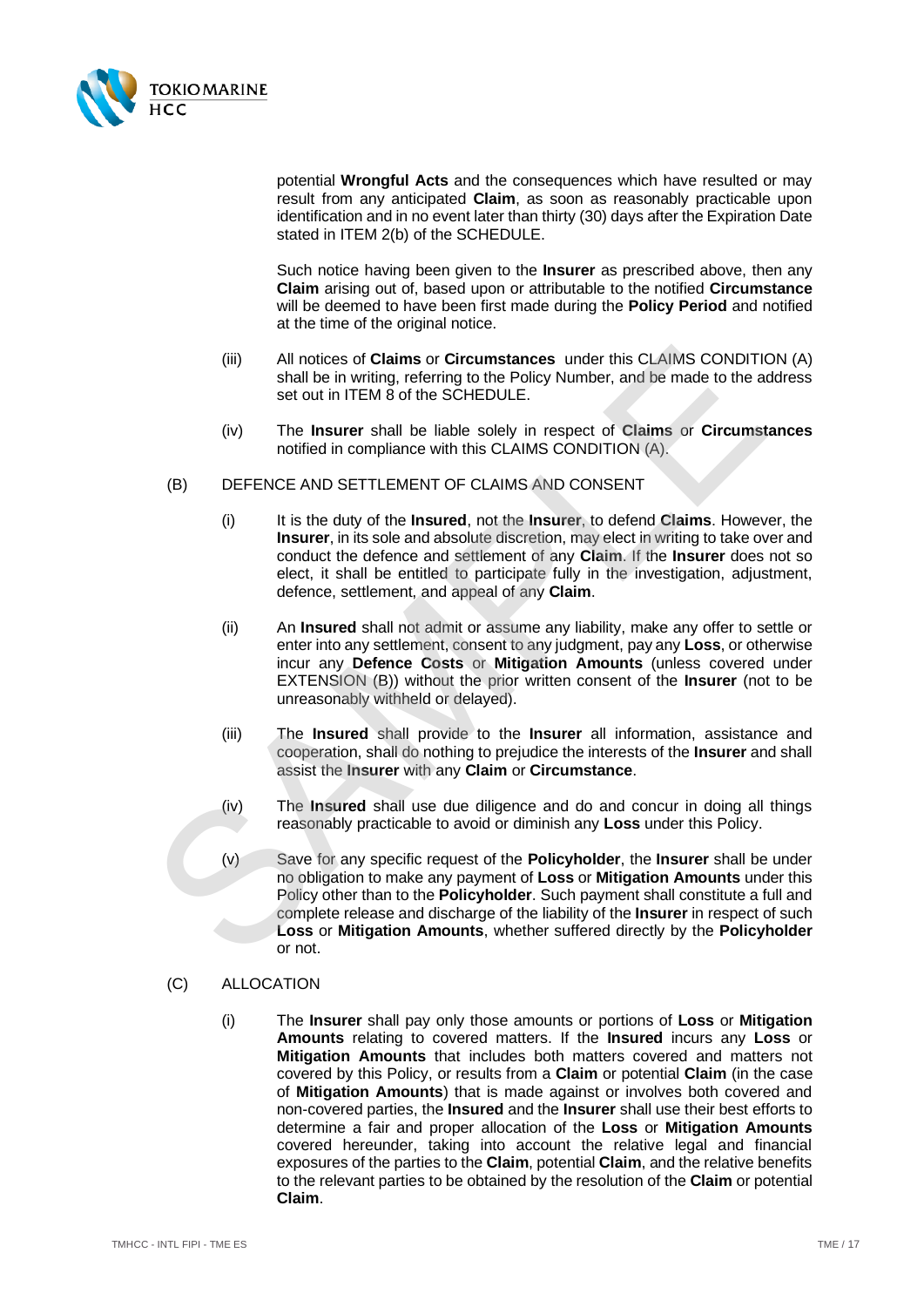

- <span id="page-17-0"></span>(ii) If an allocation cannot be agreed between the **Insured** and the **Insurer**, then the parties agree that it shall be determined, having regard to the principles stated in this CLAIMS CONDITION, by a legal counsel to be mutually agreed upon, who shall act as an expert and not an arbitrator and whose determination shall be based upon the written submissions of the parties. There shall be no obligation on such counsel to provide reasons unless specifically requested by the **Insured** or the **Insurer**.
- (iii) The costs of any reference to expert determination under this CLAIMS CONDITION [\(C\)](#page-16-1) shall be borne equally by both the **Insured** and the **Insurer**.

#### (D) SUBROGATION AND RECOVERIES

(i) The **Insurer** shall be subrogated to all of the rights of recovery of the **Insured** to the extent of all payments of **Loss** or **Mitigation Amounts**.

The **Insured** shall do nothing to prejudice such rights of recovery, shall provide to the **Insurer** all information, assistance and cooperation, and shall do everything necessary to secure any rights, including the execution of any documents necessary to enable the **Insurer** effectively to bring suit in the name of the **Insured** whether such acts become necessary before or after payment by the **Insurer**. CONDITION (c) stantide bother equality by both the instanted and the instanted (f)<br>
The insurer shall be subropated to all of the rights of recovery of the In<br>
to the extent of all payments of Loss or Mitigation Amounts.<br>

- (ii) Any recoveries, whether effected by the **Insurer** or the **Insured**, following the payment of **Loss** or **Mitigation Amounts** under this Policy and after deducting the actual cost of obtaining such recovery but excluding the own labour or establishment costs of the **Insured**, will be allocated in the following order of reimbursement:
	- (a) Initially, to reimburse the **Insured** for any **Loss** or **Mitigation Amounts** which exceed the amount of **Loss** or **Mitigation Amounts** paid under this Policy (disregarding the amount of any **Retention** applicable),
	- (b) Subsequently, to reimburse the **Insurer** for any payment made for such **Loss**, **Mitigation Amounts**, costs, fees and expenses incurred under this Policy, and
	- (c) Finally, to reimburse the **Insured** for such **Loss** or **Mitigation Amounts** sustained by the **Insured** by reason of the **Retention** applicable pursuant to ITEM 5 of the SCHEDULE.

## (E) FRAUDULENT CLAIMS

If any **Insured** shall give any notice or claim cover for any **Loss** or **Mitigation Amounts** under this Policy knowing such notice or claim to be false or fraudulent as regards amounts or otherwise, such **Loss** or **Mitigation Amounts** shall be excluded from cover under the Policy and the **Insurer** reserves the right, in its sole and absolute discretion, to avoid this Policy in its entirety, in which case any cover or payment under the Policy shall be forfeited, all premium shall be deemed fully earned and non-refundable and the **Insured** shall reimburse the **Insurer** for any payments already made under this Policy.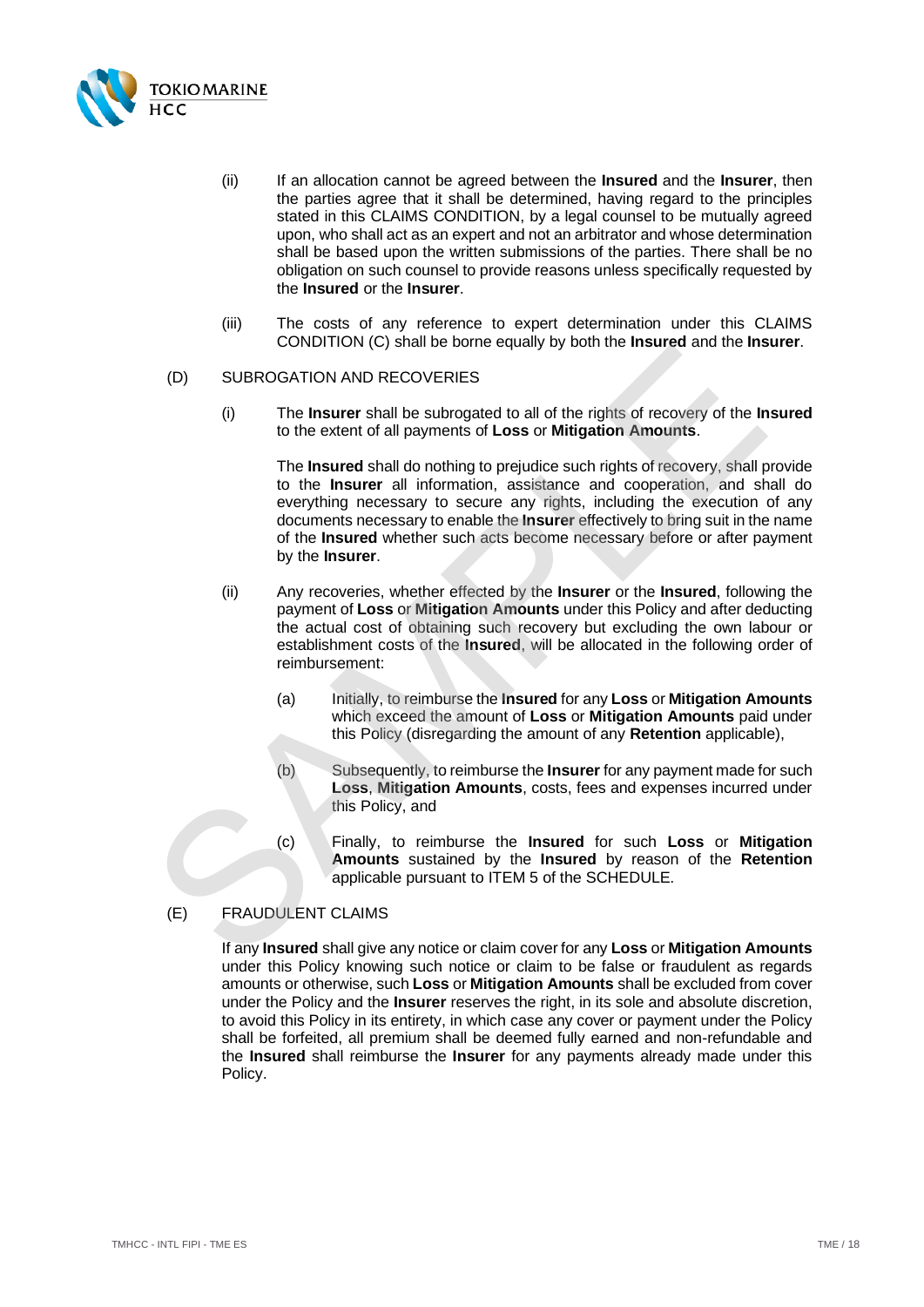

## <span id="page-18-0"></span>6. GENERAL CONDITIONS

(A) CHANGE IN CONTROL AUTOMATIC RUN-OFF

In the event of a **Change in Control** during the **Policy Period**, this Policy will continue in full force and effect until the end of the **Policy Period** with respect to:

- (i) **Claim**s for **Wrongful Acts** actually or allegedly committed,
- (ii) **Investigations** in relation to events that actually or allegedly occurred or took place, and
- (iii) **Mitigation Amounts** resulting from **Wrongful Acts** actually or allegedly committed,

before the effective date of such **Change in Control**, but coverage will cease with respect to **Claim**s and **Mitigation Amounts** in respect of **Wrongful Acts** actually or allegedly committed, and **Investigations** in relation to events that actually or allegedly occurred or took place, thereafter (unless otherwise agreed to by the **Policyholder** and the **Insurer**) and the premium will be considered fully earned in consideration of the coverage provided. microsymptom Initialiation of events that actually or antigotally place, and<br>
(iii) Mitigation Amounts resulting from Wrongful Acts actually or all<br>
before the effective date of such Change in Control, but coverage will ce

The **Policyholder** shall give the **Insurer** written notice of the **Change in Control** as soon as practicable after first becoming aware thereof and in any ever prior to the effective date thereof. However, no delay in notification or awareness shall prejudice the effectiveness of the above.

#### (B) LIMIT OF LIABILITY AND RETENTION

(i) **Limit of Liability** and Sub-Limits:

The maximum aggregate liability of the **Insurer** under this Policy for all **Loss** or **Mitigation Amounts** shall not exceed the **Limit of Liability**, regardless of the number of **Claims**, **Wrongful Acts**, or **Insureds** who claim under this Policy.

All Sub-Limits stated in ITEM 4 of the SCHEDULE are aggregate for the whole **Policy Period** (and **Discovery Period**, if applicable) regardless of the number of **Claim**s or **Wrongful Acts** or **Insureds** and are part of and not in addition to the **Limit of Liability**.

- (ii) **Retention** and Aggregation:
	- (a) The **Insurer** will be liable only for the amount of **Loss** or **Mitigation Amounts** which exceeds the **Retention** stated in [ITEM 5](#page-2-6) of the SCHEDULE.

Such **Retention** is to be borne by the **Insured** and shall remain uninsured hereunder.

- (b) A single **Retention** amount will apply:
	- 1. to each and every **Claim** in respect of INSURING AGREEMENT [0](#page-4-3) and EXTENSIONS [\(A\),](#page-14-2) [\(C\),](#page-15-3) [\(D\)](#page-15-4) and [\(E\);](#page-15-5) and
	- 2. to each and every **Wrongful Act** or series of related, continuous or repeated **Wrongful Acts** in respect of INSURING AGREEMENT [\(C\)](#page-4-4) and EXTENSIO[N \(B\).](#page-14-1)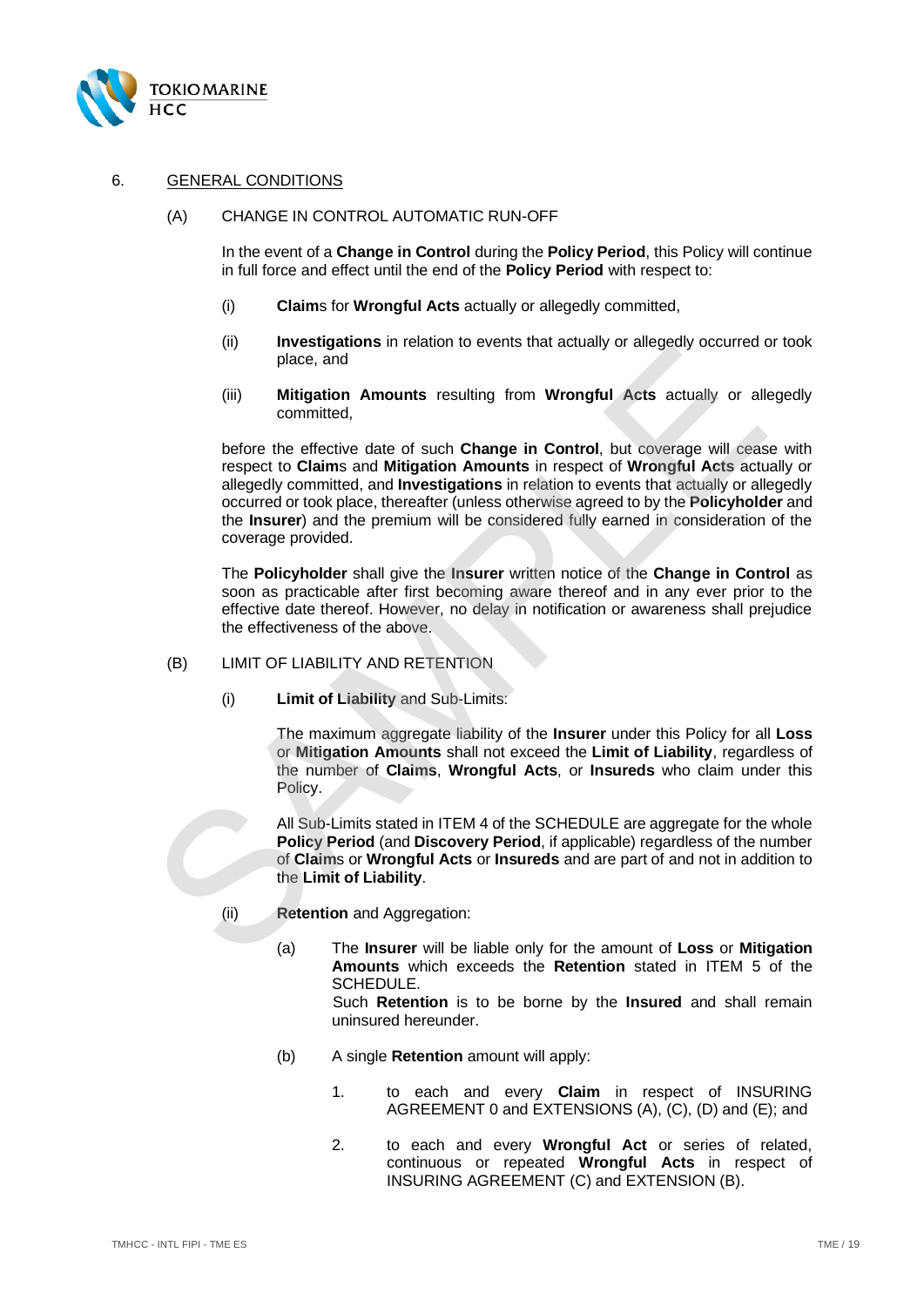

- (c) In the event that covered **Mitigation Amounts** were incurred or paid to prevent or mitigate a potential **Claim** anticipated to result from a **Wrongful Act** or a series of related, continuous or repeated **Wrongful Act**s, any **Claim** resulting from the same **Wrongful Act** or series of **Wrongful Acts** will be considered a single **Claim** together with such potential **Claim** and a single **Retention** amount shall apply thereto.
- (d) In the event that one or more **Insureds** is entitled to indemnity under more than one INSURING AGREEMENT or EXTENSION then no more than one **Retention**, **Limit of Liability** or Sub-Limit shall apply (as the case may be). Subject to the **Limit of Liability**, the applicable **Retention** or Sub-Limit or shall, in each case, be:
	- 1. The highest one of any applicable **Retentions**;
	- 2. The highest one of any applicable Sub-Limits set out in [ITEM](#page-2-9)  4 of the SCHEDULE.

## (C) REPRESENTATIONS AND SEVERABILITY

- (i) The **Insured** represents that the particulars and statements contained in the **Proposal** are true, accurate and complete to the best of the knowledge and belief of the **Insured**, and agree that such particulars and statements shall be deemed material to the acceptance of the risk assumed under this Policy.
- (ii) This Policy insures severally each **Insured**.
- (iii) In case of non-disclosure, misrepresentation or breach of warranty, the **Insurer** shall not avoid or discharge this Policy provided that the **Policyholder** establishes that such non-disclosure, misrepresentation or breach of warranty was not fraudulent and was devoid of any intent to deceive and subject to the provisions of EXCLUSION (B).
- (D) PAYMENT OF PREMIUM

The **Insurer** may cancel from inception any coverage under this Policy granted in consideration of the payment or the agreement to pay a premium for non-payment of premium within sixty (60) days from the Inception Date stated in **Error! Reference source not found.ITEM 2(a)** of the SCHEDULE, by sending not less than thirty (30) days' notice to the **Policyholder** at the address stated in ITEM 1(b) of the SCHEDULE or via the insurance broker. (a) the case may be). Subject to the Limit of Lability, the app<br>
(as the case may be). Subject to the Limit of Liability, the app<br>
Retention or Sub-Limit or shall, in each case, be:<br>
1. The highest one of any applicable Re

The **Insurer** may not otherwise cancel the Policy or any coverage hereunder.

#### (E) NOTICES AND AUTHORITY

The **Policyholder** shall act on behalf of all **Insureds** with respect to the giving and receiving of any notice required under this Policy, the payment of all premiums, the allocation of **Loss** or **Mitigation Amounts**, the declaration of risk and execution of this Policy and any amendments thereto.

- (F) INTERPRETATION
	- (i) This Policy shall be governed by the substantive law of the country stated in [ITEM 9\(a\)](#page-3-3) of the SCHEDULE.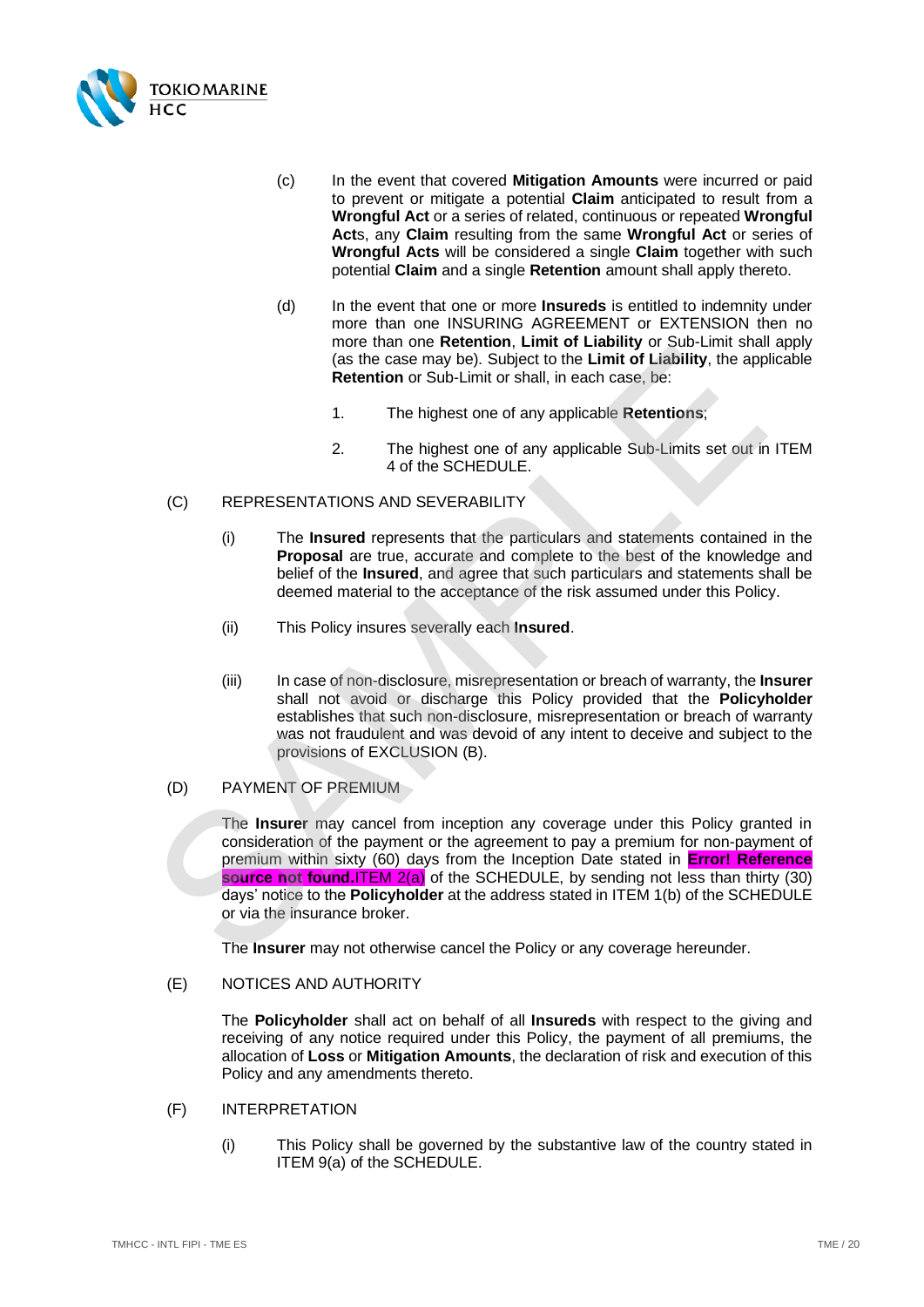

- (ii) Any reference in this Policy to:
	- (a) the singular shall include the plural and vice versa; and
	- (b) the masculine shall include the feminine and vice versa; and
	- (c) a position or title or legal status of an individual shall include the equivalent position in any other relevant jurisdiction.
- (iii) Policy headings and titles are for reference only and shall have no interpretational value.

#### <span id="page-20-0"></span>(G) APPLICABLE LAW AND JURISDICTION

This Policy is to be governed by, and its terms are to be construed in accordance with the applicable law stated in ITEM 9(a) of the SCHEDULE. Any dispute or difference arising under or in respect of this Policy is to be subject to and determined within the exclusive jurisdiction stated in ITEM 9(b) of the SCHEDULE.

#### (H) ENTIRE AGREEMENT

By acceptance of this Policy, the **Policyholder** and the **Insurer** agree that this Policy (including the **Proposal** and any materials submitted therewith) and any written endorsements attached hereto constitute the sole and entire agreement between the parties with respect to this insurance. Any prior agreement or understanding between the parties is therefore no longer valid. (a)<br>
Interpretational value.<br>
(a) APPLICABLE LAW AND JURISDICTION<br>
This Policy is to be governed by, and its terms are to be construed in accordance<br>
the applicable law stated in ITEM 9(a) of the SCHEDULE.<br>
AMP dispute or

#### (I) ASSIGNMENT

This Policy shall not be assigned without the prior written consent of the **Insurer**, and any other purported assignment shall be null and void.

#### (J) OTHER INSURANCE AND OTHER INDEMNIFICATION

Unless otherwise required by law, This Policy shall always apply in excess of any other valid and collectible insurance or indemnification available to the **Insured**.

#### (K) TERRITORY

This Policy applies to **Wrongful Acts** actually or allegedly taking place and to **Claims** made anywhere in the world.

## (L) RIGHTS OF THIRD PARTIES

Nothing in this Policy is intended to confer any directly enforceable benefit on any third party other than an **Insured**, whether pursuant to the Contracts (Rights of Third Parties) Act 1999 of England and Wales, any equivalent or similar legislation, regulations or rules in any other jurisdiction or otherwise.

## (M) TRADE SANCTIONS

This Policy does not apply to the extent any applicable trade or economic sanctions, or other laws or regulations prohibit the **Insurer** from providing insurance, including, but not limited, to the payment of **Loss**.

#### (N) DATA PROTECTION AND PRIVACY POLICY

The **Insurer** respects the **Insureds**' right to privacy. In our Privacy Policy (available at [https://www.tmhcc.com/en/legal/privacy-policy\)](https://www.tmhcc.com/en/legal/privacy-policy) we explain who we are, how we collect, share and use personal information about the **Insureds**, and how the **Insureds** can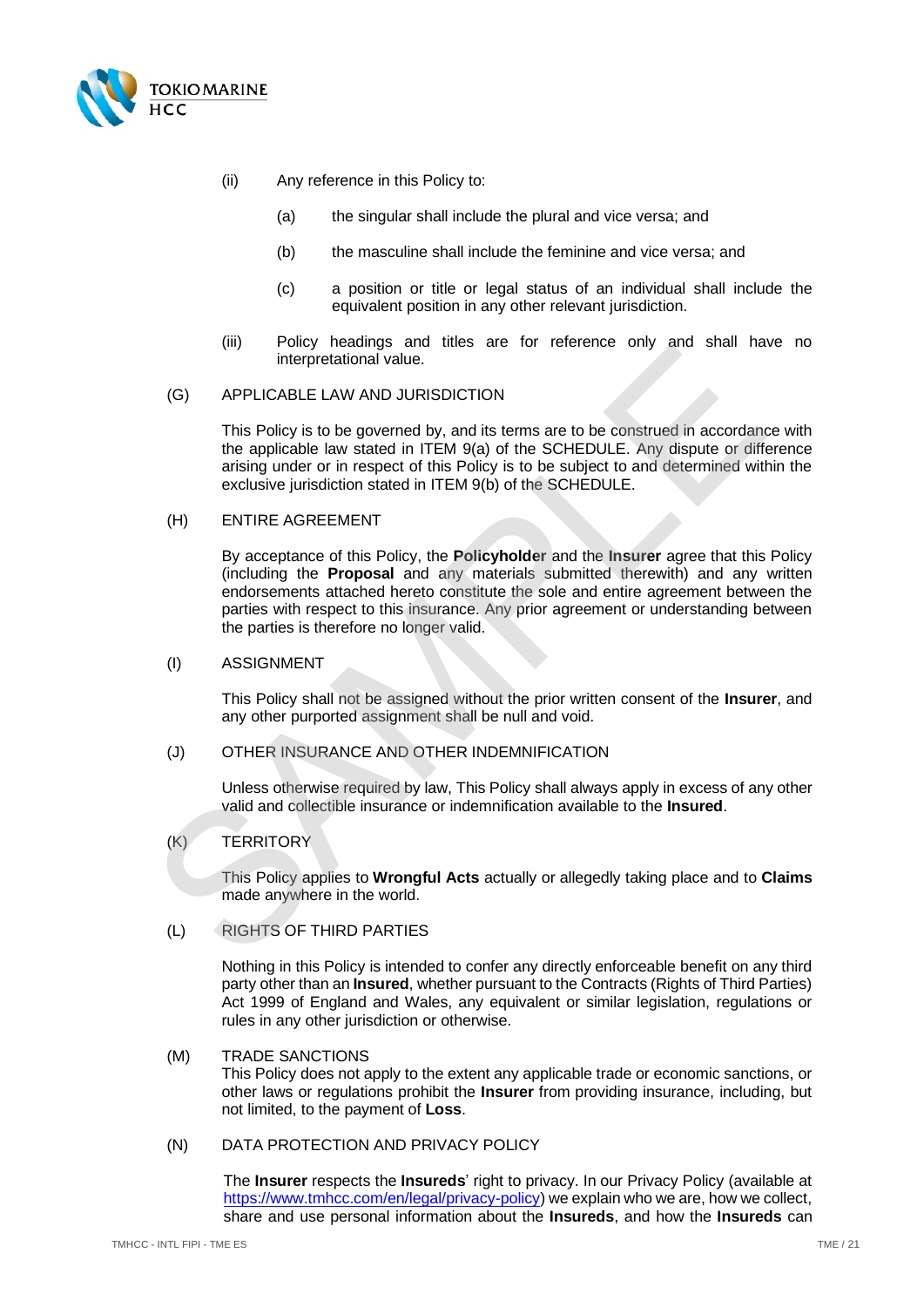

exercise their privacy rights. If the **Insureds** have any questions or concerns about our use of their personal information, they can contact [dpo-tmelux@tmhcc.com.](mailto:dpo-tmelux@tmhcc.com)

We may collect personal information such as name, email address, postal address, telephone number, gender and date of birth. We need the personal information to enter into and perform the current contract of insurance. We retain personal information we collect from the **Insureds** where we have an ongoing legitimate business need to do so.

We may disclose the **Insureds**' personal information to:

- our group companies;
- third party services providers and partners who provide data processing services to us or who otherwise process personal information for purposes that are described in our Privacy Policy or notified to the **Insureds** when we collect their personal information;
- any competent law enforcement body, regulatory, government agency, court or other third party where we believe disclosure is necessary (i) as a matter of applicable law or regulation, (ii) to exercise, establish or defend our legal rights, or (iii) to protect the interests of our **Insureds** or those of any other person;
- a potential buyer (and its agents and advisers) in connection with any proposed purchase, merger or acquisition of any part of our business, provided that we inform the buyer it must use the **Insureds**' personal information only for the purposes disclosed in our Privacy Policy; or
- any other person with the **Insureds**' consent to the disclosure.

The personal information may be transferred to, and processed in, countries other than the country in which the **Insureds** are resident. These countries may have data protection laws that are different to the laws of the country of the **Insureds**. We transfer data within the Tokio Marine group of companies by virtue of our Intra Group Data Transfer Agreement, which includes the EU Standard Contractual Clauses.

We use appropriate technical and organisational measures to protect the personal information that we collect and process. The measures we use are designed to provide a level of security appropriate to the risk of processing the personal information.

The **Insureds** are entitled to know what data is held on them and to make what is referred to as a Data Subject Access Request ('DSAR'). They are also entitled to request that their data be **corrected** in order that we hold accurate records. In certain circumstances, they have other data protection rights such as that of requesting deletion, objecting to processing, restricting processing and in some cases requesting portability. Further information on the **Insureds**' rights is included in our Privacy Policy. The Insurance of the matter and particles are provided in the matter of the matter of the matter of the matter of the matter of the matter and particles are described in our Privacy Policy or notified to the Insured so the

The **Insureds** can opt-out of marketing communications we send them at any time. They can exercise this right by clicking on the "unsubscribe" or "opt-out" link in the marketing e-mails we send them. Similarly, if we have collected and processed their personal information with their consent, then they can withdraw their consent at any time. Withdrawing their consent will not affect the lawfulness of any processing we conducted prior to their withdrawal, nor will it affect processing of their personal information conducted in reliance on lawful processing grounds other than consent. The **Insureds** have the right to complain to a data protection authority about our collection and use of their personal information.

#### (O) COMPLAINTS PROCEDURE

We are dedicated to providing you with a high-quality service and we want to ensure that we maintain it at all times to the **Insurer**'s clients. Should the **Named Company** or the **Insureds** not be satisfied, please write and tell us and we will do our best to resolve the problem.